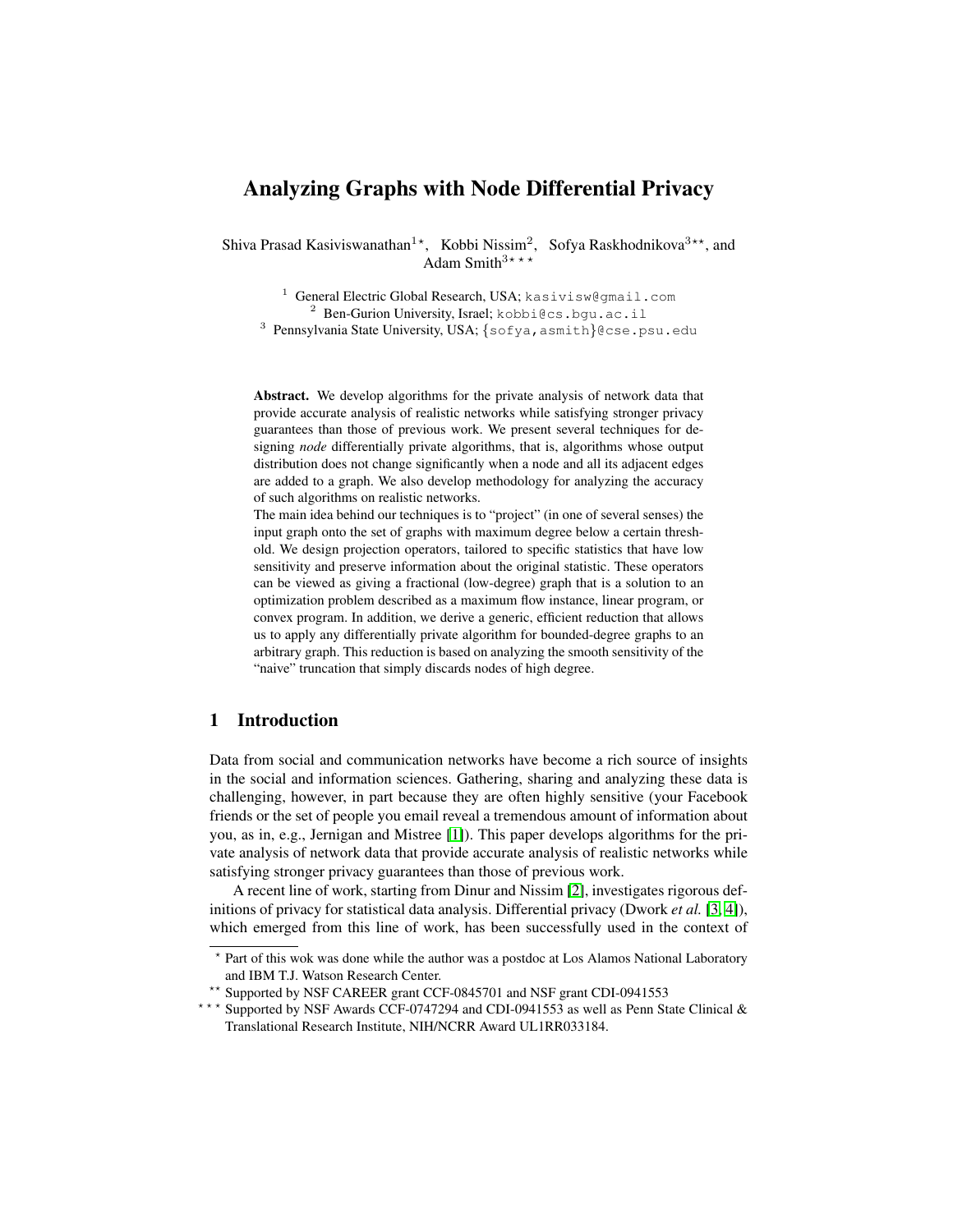"tabular", or "array" data. Roughly, differential privacy guarantees that changes to one person's data will not significantly affect the output distribution of an analysis procedure.

For tabular data, it is clear which data "belong" to a particular individual. In the context of graph data, two interpretations of this definition have been proposed: *edge* and *node* differential privacy. Intuitively, edge differential privacy ensures that an algorithm's output does not reveal the inclusion or removal of a particular edge in the graph, while node differential privacy hides the inclusion or removal of a node together with all its adjacent edges.

Node privacy is a strictly stronger guarantee, but until now there have been no nodeprivate algorithms that can provide accurate analysis of the sparse networks that arise in practice. One challenge is that for many natural statistics, node privacy is impossible to achieve while getting accurate answers in the worst case. The problem, roughly, is that node-private algorithms must be robust to the insertion of a new node in the graph, but the properties of a sparse graph can be altered dramatically by the insertion of a well-connected node. For example, for common graph statistics – the number of edges, the frequency of a particular subgraph – the change can overwhelm the value of the statistic in sparse graphs.

In this paper we develop several techniques for designing differentially *node*-private algorithms, as well as a methodology for analyzing their accuracy on realistic networks. The main idea behind our techniques is to "project" (in one of several senses) the input graph onto the set of graphs with maximum degree below a certain threshold. The benefits of this approach are two-fold. First, node privacy is easier to achieve in boundeddegree graphs since the insertion of one node affects only a relatively small part of the graph. Technically, the *sensitivity* of a given query function may be much lower when the function is restricted to graphs of a given degree. Second, for realistic networks this transformation loses relatively little information when the degree threshold is chosen carefully.

The difficulty with this approach is that the projection itself may be very sensitive to a change of a single node in the original graph. We handle this difficulty via two different techniques. First, for a certain class of statistics, we design tailored projection operators that have low sensitivity and preserve information about a given statistic. These operators can be viewed as giving a fractional (low-degree) graph that is a solution to a convex optimization problem, typically given by a maximum flow instance or linear program. Using such projections we get algorithms for accurately releasing the number of edges in a graph, and counts of small subgraphs such as triangles,  $k$ -cycles, and  $k$ -stars (used as sufficient statistics for popular graph models) in a graph, and certain estimators for power law graphs (see Sections [4](#page-9-0) and [5\)](#page-12-0).

Our second technique is much more general: we analyze the "naive" projection that simply discards high-degree nodes in the graph. We give efficient algorithms for bounding the "local sensitivity" of this projection, which measures how sensitive it is to changes in a particular input graph. Using this, we derive a generic, efficient reduction that allows us to apply any differentially private algorithm for bounded-degree graphs to an arbitrary graph. The reduction's loss in accuracy depends on how far the input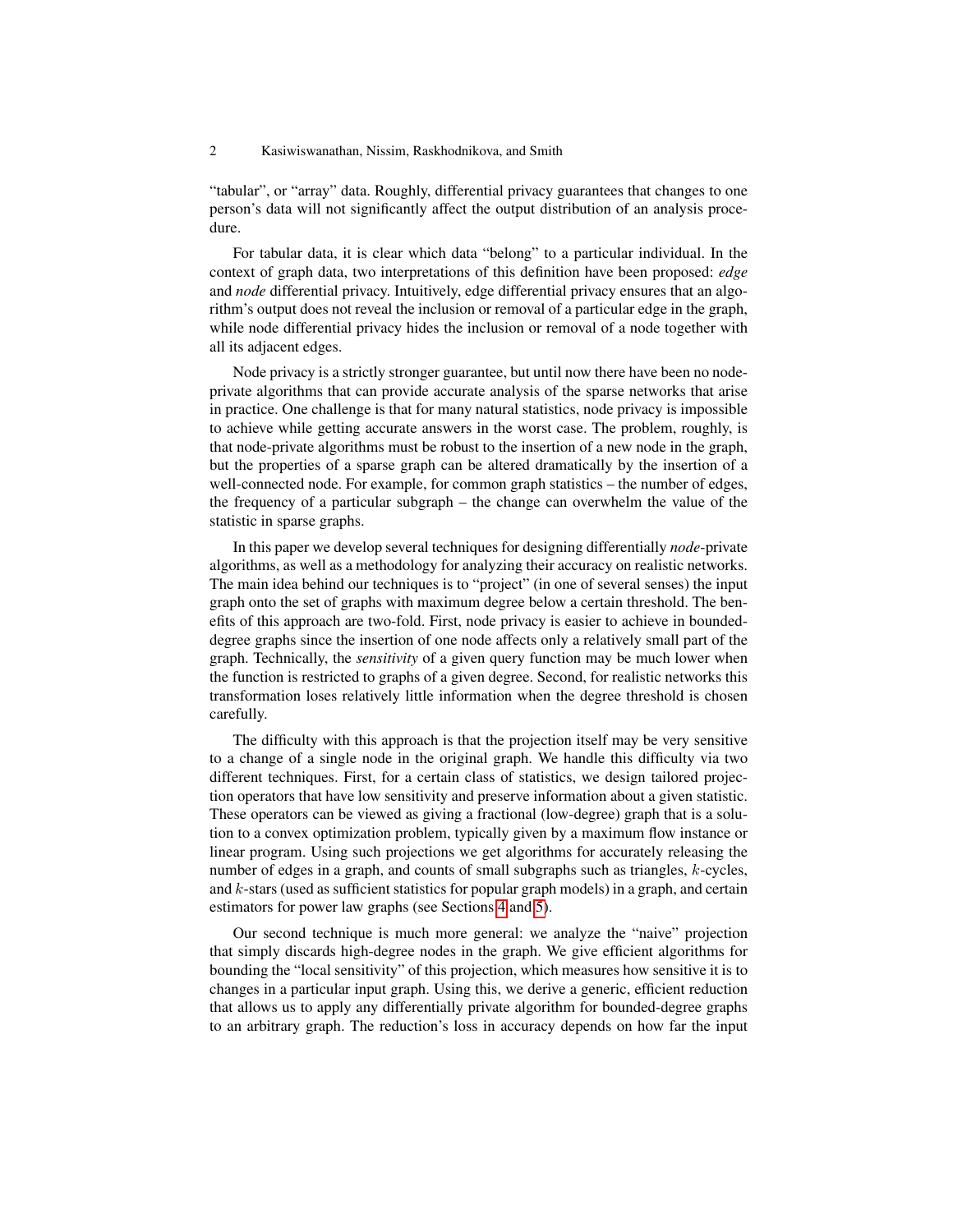graph is from having low degree. We use this to design algorithms for releasing the entire degree distribution of a graph.

Because worst-case accuracy guarantees are problematic for node-private algorithms, we analyze the accuracy of our algorithms under a mild assumption on the degree distribution of the input graph. The simplest guarantees are for the case where a bound  $D$ on the maximum degree of the graph is known, and the guarantees typically relate the algorithms's accuracy to how quickly the query function can change when restricted to graphs of degree  $D$  (e.g., Corollary [6.1\)](#page-15-0). However, real-world networks are not wellmodeled by a graphs of a fixed degree, since they often exhibit influential, high-degree nodes. In our main results, we assume only that tail of the degree distribution decreases slightly more quickly than what trivially holds for all graphs. (If  $d$  is the average degree in a graph, Markov's inequality implies that the fraction of nodes with degree above  $t \cdot d$ is at most  $1/t$ . We assume that this fraction goes down as  $1/t^{\alpha}$  for a constant  $\alpha > 1$ or  $\alpha > 2$ , depending on the result.) Our assumption is satisfied by all the well-studied social network models we know of, including so-called *scale-free* graphs [\[5\]](#page-17-4).

### 1.1 Related Work

The initial statements of differential privacy [\[3,](#page-17-2) [4\]](#page-17-3) considered databases that are arrays or sets – each individual's information corresponds to an entry in the database, and this entry may be changed without affecting other entries. That paper also introduced the very basic technique for constructing differentially private function approximations, by the addition of Laplace noise calibrated to the *global sensitivity* of the functio[n.](#page-2-0)<sup>4</sup> This notion naturally extends to the case of graph data, where each individual's information corresponds to an *edge* in the graph (edge privacy). The basic technique of Dwork *et al.* [\[3\]](#page-17-2) continues to give a good estimate, e.g., for counting the number of edges in a graph, but it ceases to provide good analyses even for some of the most basic functions of graphs (diameter, counting the number of occurrences of a small specified subgraph) as these functions exhibit high global sensitivity.

The first differentially private computations over graph data appeared in Nissim *et al.* [\[6\]](#page-17-5) where it was shown how to estimate, with differential edge privacy, the cost of the minimum spanning tree and the number of triangles in a graph. These computations employed a different noise addition technique, where noise is calibrated to a more local variant of sensitivity, called *smooth sensitivity*. These techniques and results were further extended by Karwa *et al.* [\[7\]](#page-17-6). Hay *et al.* [\[8\]](#page-18-0) showed that the approach of [\[3\]](#page-17-2) can still be useful when combined with a post-processing technique for removing some of the noise. They use this technique for constructing a differentially edge-private algorithm for releasing the degree distribution of a graph. They also proposed the notion of differential node privacy and highlighted some of the difficulties in achieving it.

A different approach to graph data was suggested by Rastogi *et al.* [\[9\]](#page-18-1), where the privacy is weakened to a notion concerning a Bayesian adversary whose prior distribution on the database comes from a specified family of distributions. Under this notion of privacy, and assuming that the adversary's prior admits mainly negative correlations

<span id="page-2-0"></span><sup>&</sup>lt;sup>4</sup> Informally, global sensitivity of a function measures the largest change in the function outcome than can result from changing one of its inputs.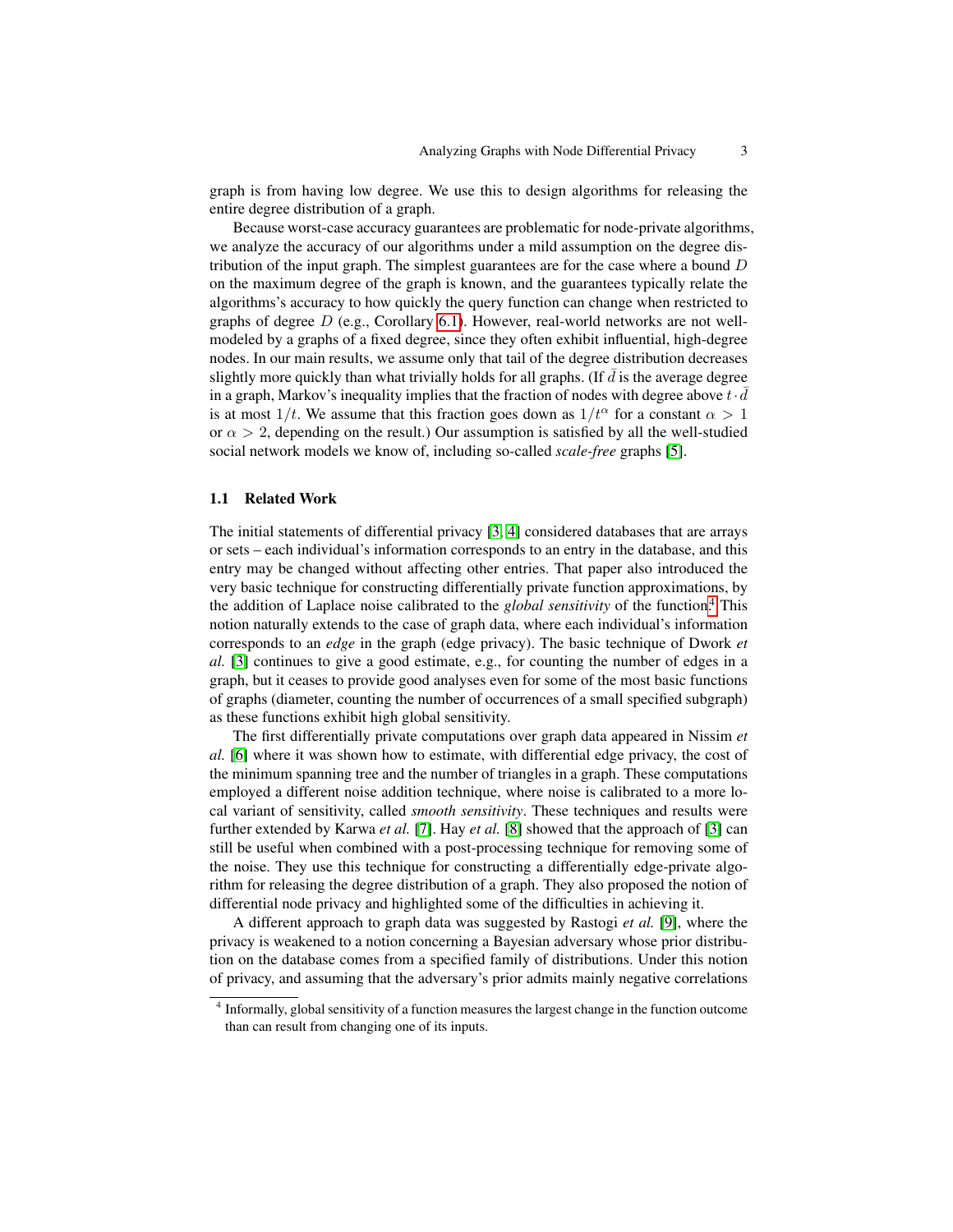between edges, they give an algorithm for counting the occurrences of a specified subgraph. The notion they use, though, is weaker than differential edge privacy. We refer the reader to [\[7\]](#page-17-6) for a discussion on how the assumptions about an attacker's prior limit the applicability of the privacy definition.

The current work considers databases where nodes correspond to individuals, and edges correspond to relationships between these individuals. Edge privacy corresponds in this setting to a requirement that the properties of every relationship (such as its absence or presence) should be kept hidden, but the overall relationship pattern of an individual may be revealed. However, each individual's information corresponds to *all* edges adjacent to her node and a more natural extension of differential privacy for this setting would be that this entire information should be kept hidden. This is what we call *node privacy* (in contrast with *edge privacy* guaranteed in prior work). A crucial deviation from edge privacy is that a change in the information of one individual can affect the information of all other individuals. We give methods that provide node privacy for a variety of types of graphs, including very sparse graphs.

Finally, motivated by examples from social networks Gehrke *et al.* [\[10\]](#page-18-2) suggest a stronger notion than differential node privacy – called *zero-knowledge privacy* – and demonstrate that this stronger notion can be achieved for several tasks in extremely dense graphs. Zero-knowledge privacy, as they employ it, can be used to release quantities that can be computed from small, random induced subgraphs of a larger graph. Their techniques are not directly applicable to sparse graphs (since a random induced subgraph will contain very few edges, with high probability).

We note that while node privacy gives a very strong guarantee, it may not answer all privacy concerns in a social network. Kifer and Machanavajjhala [\[11\]](#page-18-3) criticize differential privacy in the context of social networks, noting that individuals can have a greater effect on a social network than just forming their own relationships (their criticism is directed at edge privacy, but it can also apply to node privacy).

Concurrent Work. In independent work, Blocki *et al.* [\[12\]](#page-18-4) also consider node-level differential private algorithms for analyzing sparse graphs. Both our work and that of Blocki *et al.* are motivated by getting good accuracy on sparse graphs, and employ projections onto the set of low-degree graphs to do so. The two works differ substantially in the technical details. See Appendix [A](#page-18-5) for a detailed comparison.

Organization. Section [2](#page-4-0) defines the basic framework of node and edge privacy and gives background on sensitivity and noise addition that is needed in the remainder of the paper. Section [3](#page-8-0) introduces a useful, basic class of queries that can be analyzed with node privacy, namely queries that are linear in the degree distribution. Section [4](#page-9-0) gives our first projection technique based on maximum flow and applies it to privately estimate the number of edges in a graph (Section [4.2\)](#page-10-0). Section [4.3](#page-11-0) generalizes the flow technique to apply it to any concave function on degree. Section [5](#page-12-0) provides a private (small) subgraph counting algorithm via linear programming. Finally, Section [6](#page-14-0) describes our general reduction from privacy on all graphs to the design of algorithms that are private only on bounded-degree graphs, and applies it to privately release the (entire) degree distribution. Due to space constraints, all proofs are deferred to the full version of this paper.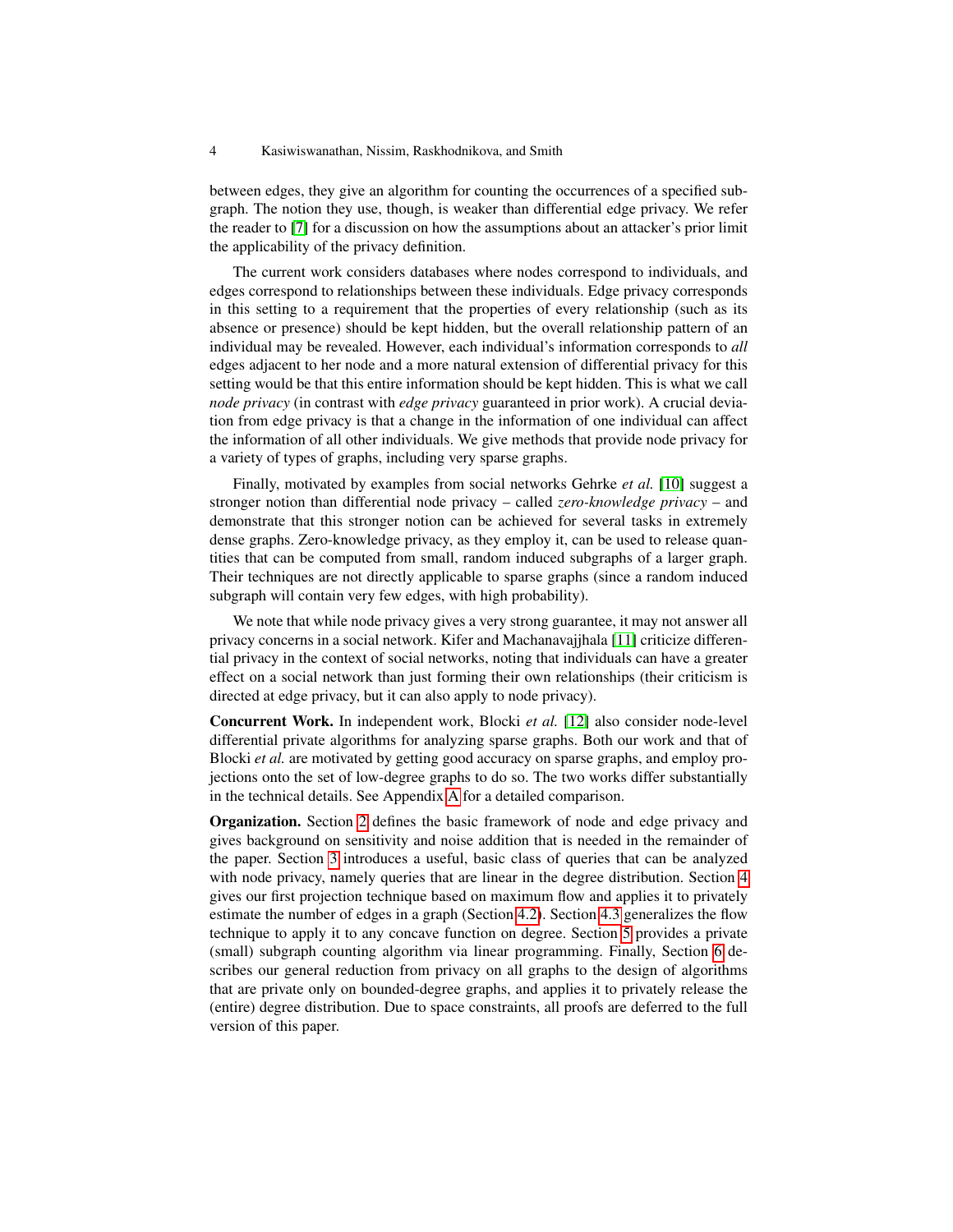# <span id="page-4-0"></span>2 Preliminaries

**Notation.** We use [n] to denote the set  $\{1, \ldots, n\}$ . For a graph,  $(V, E)$ ,  $\bar{d}(G) = 2|E|/|V|$ is the average degree of the graph G and  $\deg_v(G)$  denotes the degree of node  $v \in V$  in  $G$ . When the graph referenced is clear, we drop  $G$  in the notation. The asymptotic notation  $O_n(\cdot)$ ,  $o_n(\cdot)$  is defined with respect to growing n. Other parameters are assumed to be functions independent of  $n$  unless specified otherwise.

Let G denote the set of unweighted, undirected finite *labeled* graphs, and let  $\mathcal{G}_n$ denote the set of graphs on at most n nodes and  $\mathcal{G}_{n,D}$  be the set of all graphs in  $\mathcal{G}_n$  with maximum degree D.

### 2.1 Graphs Metrics and Differential Privacy

We consider two metrics on the set of labeled graphs: node and edge distance. The *node* distance  $d_{\text{node}}(G, G')$  (also called *rewiring distance*) between graphs G and G' is the minimum number of nodes in  $G'$  that need to be changed ("rewired") to obtain  $G$ . Rewiring allows one to add a new node (with an arbitrary set of edges to existing nodes), remove it entirely, or change its adjacency lists arbitrarily. In particular, a rewiring can affect the adjacency lists of all other nodes. Equivalently, let  $k$  is the number of nodes in the largest induced subgraph of  $G$  which equals the corresponding induced subgraph of G'. The node distance is  $d_{\text{node}}(G, G') = \max\{|V_G|, |V_{G'}|\} - k$ . Graphs  $G, G'$  are node neighbors if their node distance is 1.

The *edge* distance  $d_{edge}(G, G')$  is the minimum number of edges in  $G'$  that need to be changed (*i.e.,* added or deleted) to obtain G. We also count insertion or removal of an isolated node (to allow for graphs with different number of nodes). In this paper, distance between graphs refers to the node distance unless specified otherwise.

**Definition 2.1** (( $\epsilon$ ,  $\delta$ )**-differential Privacy [\[3,](#page-17-2) [4,](#page-17-3) [13\]](#page-18-6)**) *A randomized algorithm A* is ( $\epsilon$ ,  $\delta$ )node-private *(resp.* edge-private*) if for all events* S *in the output space of* A*, and for all graphs*  $G, G'$  *at rewiring distance 1 (resp. edge-distance 1) we have:* 

$$
\Pr[\mathcal{A}(G) \in S] \le \exp(\epsilon) \times \Pr[\mathcal{A}(G') \in S] + \delta.
$$

*When*  $\delta = 0$ *, the algorithm is*  $\epsilon$ *-differentially private. In this paper, if node or edge privacy is not specified, we mean node privacy by default.*

In this paper, for simplicity of presentation, we assume that  $n = |V|$ , the number of nodes of the input graph  $G$ , is publicly known. This assumption is justified since, as we will see, one can get a very accurate estimate of  $|V|$  via a node-private query. Moreover, given a publicly known value n, one can force the input graph  $G = (V, E)$  to have  $n$  nodes without sacrificing differential node privacy: one either pads the graph with isolated nodes (if  $|V| < n$ ) or discards the  $|V| - n$  "excess" nodes with the largest labels  $(f|V| > n)$  along with all their adjacent edges. Changing one node of G corresponds to a change of at most one node in the resulting  $n$ -node graph as long as the differentially private algorithms being run on the data do not depend on the labeling (i.e., they should be symmetric in the order of the labels).

<span id="page-4-1"></span>Differential privacy "composes" well, in the sense that privacy is preserved (albeit with slowly degrading parameters) even when the adversary gets to see the outcome of multiple differentially private algorithms run on the same data set.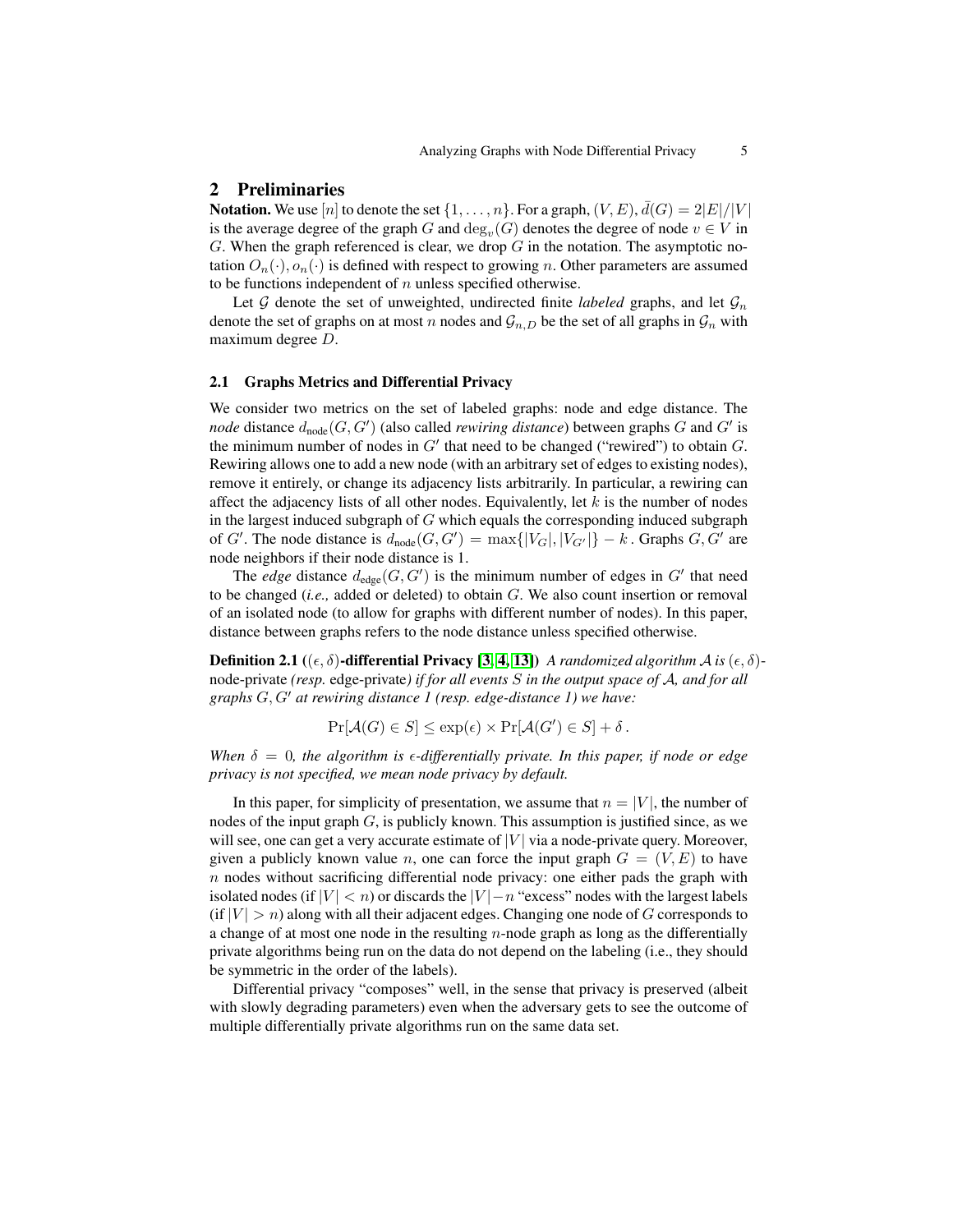Lemma 2.1 (Composition, Post-processing [\[14,](#page-18-7) [15\]](#page-18-8)). *If an algorithm* A *runs* t *randomized algorithms*  $A_1, \ldots, A_t$ , each of which is  $(\epsilon, \delta)$ -differentially private, and ap*plies an arbitrary (randomized) algorithm g to their results, i.e.,*  $\mathcal{A}(G) = g(\mathcal{A}_1(G), \ldots,$  $\mathcal{A}_t(G)$ , *then* A *is* (*t* $\epsilon$ , *t* $\delta$ *)*-differentially private.

# 2.2 Calibrating Noise to Sensitivity

Output Perturbation. One common method for obtaining efficient differentially private algorithms for approximating real-valued functions is based on adding a small amount of random noise to the true answer. In this paper, we use two families of random distributions to add noise: Laplace and Cauchy. A *Laplace* random variable with dom distributions to add noise: Laplace and Cauchy. A *Laplace* random variable with mean 0 and standard deviation  $\sqrt{2\lambda}$  has density  $h(z) = (1/(2\lambda))e^{-|z|/\lambda}$ . We denote it by Lap( $\lambda$ ). A *Cauchy* random variable with median 0 and median absolute deviation  $\lambda$ has density  $h(z) = 1/(\lambda \pi (1 + (z/\lambda)^2))$ . We denote it by Cauchy( $\lambda$ ).

Global Sensitivity. The most basic framework for achieving differential privacy, Laplace noise is scaled according to the *global sensitivity* of the desired statistic f. This technique extends directly to graphs as long as we measure sensitivity with respect to the same metric as differential privacy. Below, we define these (standard) notions in terms of node distance and node privacy. Recall that  $\mathcal{G}_n$  is the set of all *n*-node graphs.

<span id="page-5-0"></span>**Definition 2.1** (Global Sensitivity [\[3\]](#page-17-2)). *The*  $\ell_1$ -global node sensitivity of a function  $f: \mathcal{G}_n \to \mathbb{R}^p$  is:

$$
\varDelta f = \max_{G,G' \text{ node neighbors}} \|f(G) - f(G')\|_1\,.
$$

For example, the number of edges in a graph has node sensitivity  $n$  (when we restrict our attention to *n*-node graphs), since rewiring a node can add or remove at most n nodes. In contrast, the number of nodes in a graph has node sensitivity 1, even when we consider graphs of all sizes (not just a fixed size n).

**Theorem 2.2** (Laplace Mechanism [\[3\]](#page-17-2)). *The algorithm*  $\mathcal{A}(G) = f(G) + \text{Lap}(\Delta f/\epsilon)^p$ *(i.e., adds i.i.d. noise*  $\text{Lap}(\Delta f/\epsilon)$  *to each entry of f), is*  $\epsilon$ *-node-private.* 

Thus, we can release the number of nodes  $|V|$  in a graph with noise of expected magnitude  $1/\epsilon$  while satisfying node differential privacy. Given a public bound n on the number of nodes, we can release the number of edges  $|E|$  with additive noise of expected magnitude  $(n-1)/\epsilon$  (the global sensitivity for releasing edge count is  $n-1$ ). Local Sensitivity. The magnitude of noise added by the Laplace mechanism depends on  $\Delta f$  and the privacy parameter  $\epsilon$ , but not on the database G. For many functions, this approach yields high noise, not reflecting the function's typical insensitivity to individual inputs. Nissim *et al.* [\[6\]](#page-17-5) proposed a local measure of sensitivity, defined next.

<span id="page-5-1"></span>**Definition 2.2** (Local Sensitivity [\[6\]](#page-17-5)). *For a function*  $f : \mathcal{G}_n \to \mathbb{R}^p$  and a graph  $G \in$  $\mathcal{G}_n$ , the local sensitivity of f at G is  $LS_f(G) = \max_{G'} ||f(G) - f(G')||_1$ , where the *maximum is taken over all node neighbors*  $G'$  of  $G$ .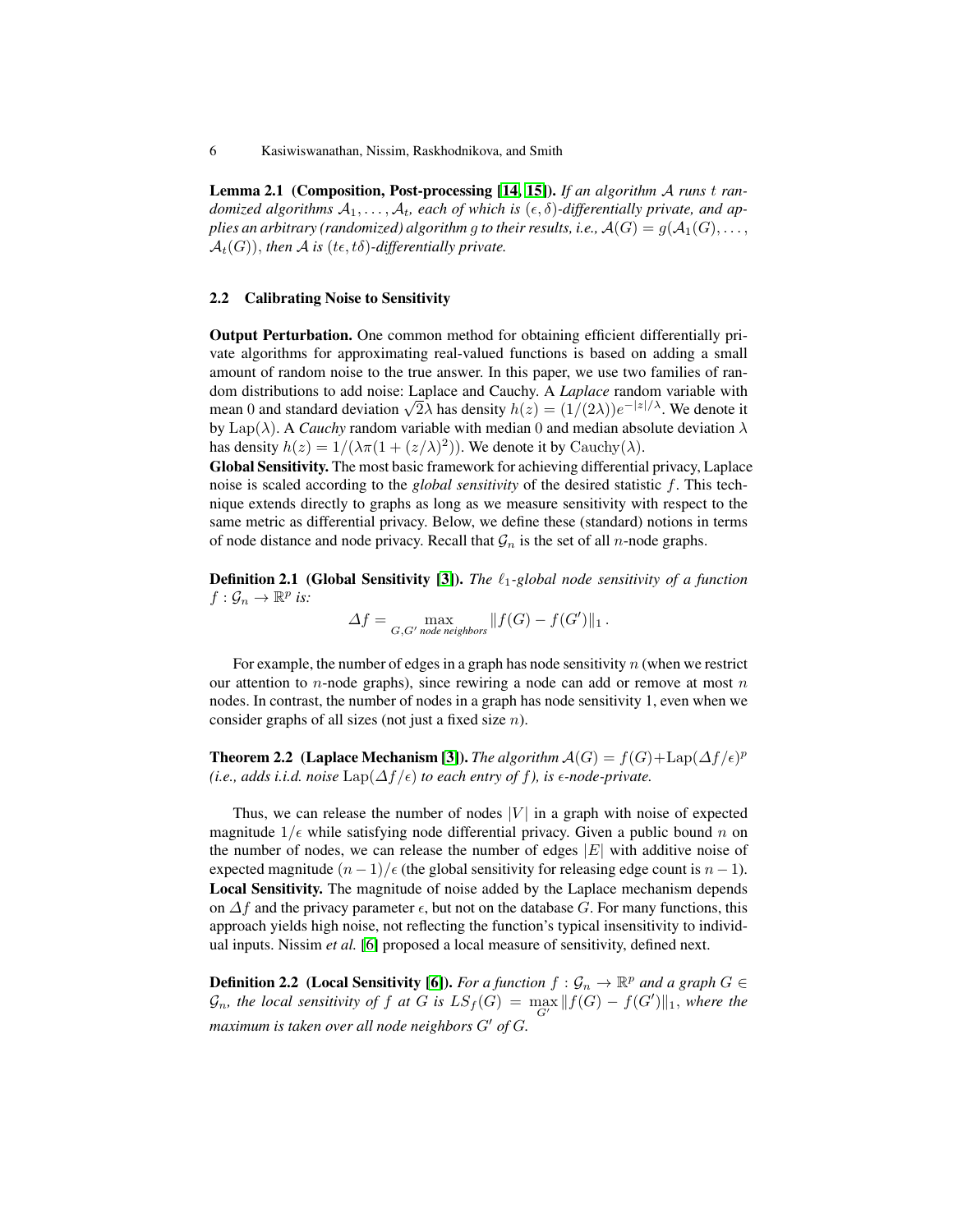Note that, by Definitions [2.1](#page-5-0) and [2.2,](#page-5-1) the global sensitivity  $\Delta f = \max_G LS_f(G)$ . One may think of the local sensitivity as a discrete analogue of the magnitude of the gradient of  $f$ .

A straightforward argument shows that every differentially private algorithm must add distortion at least as large as the local sensitivity on many inputs. However, finding algorithms whose error matches the local sensitivity is *not* straightforward: an algorithm that releases f with noise magnitude proportional to  $LS_f(G)$  on input G is not, in general, differentially private [\[6\]](#page-17-5), since the noise magnitude itself can leak information. Smooth Bounds on LS. Nissim *et al.* [\[6\]](#page-17-5) propose the following approach: instead of using the local sensitivity, select noise magnitude according to a *smooth* upper bound on the local sensitivity, namely, a function S that is an upper bound on  $LS<sub>f</sub>$  at all points and such that  $\ln(S(\cdot))$  has low global sensitivity. The level of smoothness is parameterized by a number  $β$  (where smaller numbers lead to a smoother bound) which depends on  $ε$ .

<span id="page-6-0"></span>**Definition 2.3** (Smooth Bounds [\[6\]](#page-17-5)). *For*  $\beta > 0$ , a function  $S : \mathcal{G}_n \to \mathbb{R}$  is a  $\beta$ -smooth *upper bound on the local sensitivity of* f *if it satisfies the following requirements:*

| for all $G \in \mathcal{G}_n$ :               | $S(G) \geq LS_f(G);$         |
|-----------------------------------------------|------------------------------|
| for all neighbors $G, G' \in \mathcal{G}_n$ : | $S(G) \leq e^{\beta} S(G').$ |

One can add noise proportional to smooth bounds on the local sensitivity using a variety of distributions. We state here the version based on the Cauchy distribution.

<span id="page-6-1"></span>**Theorem 2.3** (Calibrating Noise to Smooth Bounds [\[6\]](#page-17-5)). Let  $f : \mathcal{G}_n \to \mathbb{R}^p$  be a *real-valued function and let* S *be a*  $\beta$ -smooth bound on  $LS_f$ . If  $\beta \leq \epsilon/(\sqrt{2p})$ , the *real-valued junction and let S be a p-smooth bound on*  $LS_f$ *. If*  $p \leq \epsilon/(\sqrt{2p})$ *, the algorithm*  $A(G) = f(G) +$  Cauchy $(\sqrt{2}S(G)/\epsilon)^p$  *(adding i.i.d. Cauchy*  $(\sqrt{2}S(G)/\epsilon)$ ) *to each coordinate of* f*) is -differentially private.*

From the properties of Cauchy distribution, the algorithm of the previous theorem has median absolute error  $(\sqrt{2}S(G))/\epsilon$  (the median absolute error is the median of the random variable  $|\mathcal{A}(G) - f(G)|$ , where  $\mathcal{A}(G)$  is the released value and  $f(G)$  is the query answer). Note that the *expected* error of Cauchy noise is not defined. One can get a similar result with an upper bound on any finite moment of the error using different heavy-tailed probability distributions [\[6\]](#page-17-5). We use Cauchy noise here for simplicity.

To compute smooth bounds efficiently, it is convenient to break the expression defining it down into tractable components. For every distance  $t$ , consider the largest local sensitivity attained on graphs at distance at most t from G. The *local sensitivity of* f *at distance t* is:

$$
LS^{(t)}(G) = \max_{G' \in \mathcal{G}_n: d_{\text{node}}(G, G') \leq t} LS_f(G') .
$$

Now the smooth sensitivity is:  $S_{f,\beta}^*(G) = \max_{t=0,\dots,n} e^{-t\beta} LS^{(t)}(G)$ . Many smooth bounds on the local sensitivity have a similar form, with  $LS^{(t)}$  being replaced by some other function  $C^{(t)}(G)$  with the property that  $C^{(t)}(G) \leq C^{(t+1)}(G')$  for all pairs of neighbors  $G, G'$ . For example, our bounds on the sensitivity of naive truncation have this form (Proposition [6.1,](#page-11-1) Section [6\)](#page-14-0).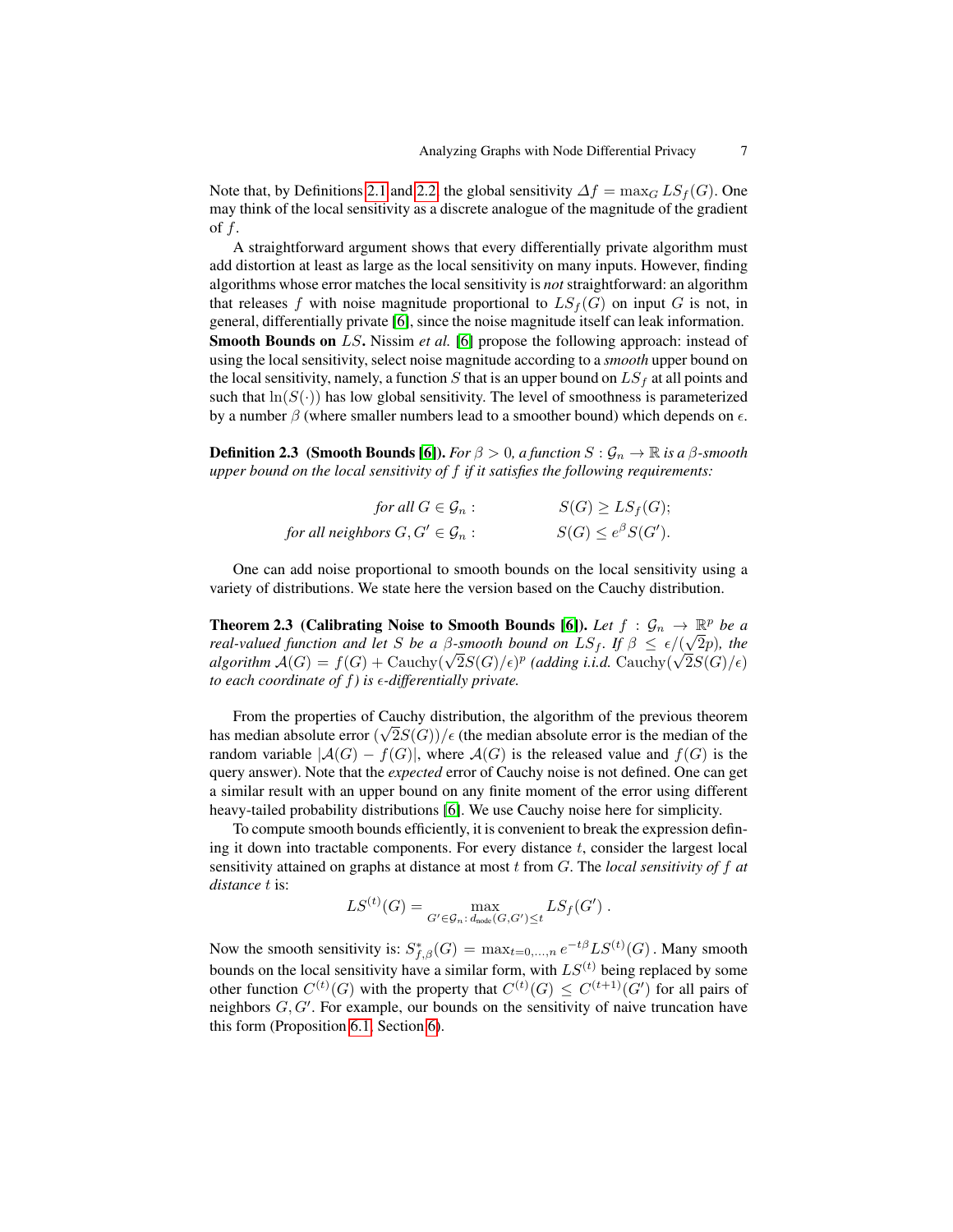#### 2.3 Sensitivity and Privacy on Bounded-degree Graphs

A graph is  $D$ -bounded if it has maximum degree at most  $D$ . The degree bound  $D$  can be a function of the number of nodes in the graph. We can define a variant of differential privacy that constrains an algorithm only on these bounded-degree graphs.

**Definition 2.4 (Bounded-degree** (ε, δ)-differential Privacy) *A randomized algorithm* A is  $(\epsilon, \delta)_D$ -node-private (resp.  $(\epsilon, \delta)_D$ -edge-private) if for all pairs of D-bounded *graphs*  $G_1, G_2 \in \mathcal{G}_{n,D}$  *that differ in one node (resp. edge), we have*  $Pr[\mathcal{A}(G) \in \mathcal{S}] \leq$  $e^{\epsilon} \Pr[A(G') \in S] + \delta.$ 

In bounded-degree graphs, the difference between edge privacy and node privacy is relatively small. For example, an  $(\epsilon, 0)_D$ -edge-private algorithm is also  $(\epsilon D, 0)_D$ -nodeprivate (and a similar statement can be made about  $(\epsilon, \delta)$  privacy, with a messier growth in  $\delta$ ).

The notion of global sensitivity defined above (from previous work) can also be refined to consider only how the function may change within  $\mathcal{G}_{n,D}$ , and we can adjust the Laplace mechanism correspondingly to add less noise while satisfying  $(\epsilon, 0)_D$ differential privacy.

**Definition 2.4** (Global Sensitivity on Bounded Graphs). *The*  $\ell_1$ -global node sensi*tivity on D-bounded graphs of a function*  $f : \mathcal{G}_n \to \mathbb{R}^p$  *is:* 

$$
\Delta_D f = \max_{G, G' \in \mathcal{G}_{n,D}: d_{\text{node}}(G, G') = 1} ||f(G) - f(G')||_1.
$$

**Observation 2.5 (Laplace Mechanism on Bounded Graphs)** *The algorithm*  $A(G)$  =  $f(G) + \text{Lap}(\Delta_D f/\epsilon)^p$  is  $(\epsilon, 0)_D$ -node-private.

# <span id="page-7-1"></span>2.4 Assumptions on Graph Structure

Let  $p_G$  denote the degree distribution of the graph G, i.e.,  $p_G(k) = |\{v : \text{deg}_v(G) = \emptyset\}|$  $k\}/|V|$ . Similarly,  $P_G$  denotes the *cumulative* degree distribution, i.e.,  $P_G(k) = |\{v :$  $deg_v(G) \ge k\} / |V|$ . Recall that  $\bar{d}(G) = 2|E| / |V|$  is the average degree of G.

**Assumption 2.6** ( $\alpha$ -decay) *Fix*  $\alpha \geq 1$ . A graph G satisfies  $\alpha$ -decay if for all<sup>[5](#page-7-0)</sup> real  $number$ <sub>*s*</sub>  $t > 1$ *,*  $P_G(t \cdot \bar{d}) \leq t^{-\alpha}$ *.* 

Note that *all* graphs satisfy 1-decay (by Markov's inequality). The assumption is nontrivial for  $\alpha > 1$ , but it is nevertheless satisfied by almost all widely studied classes of graphs. So-called "scale-free" networks (those that exhibit a heavy-tailed degree distribution) typically satisfy  $\alpha$ -decay for  $\alpha \in (1, 2)$ . Random graphs satisfy  $\alpha$ -decay for essentially arbitrarily large  $\alpha$  since their degree distributions have tails that decay exponentially (more precisely, for any  $\alpha$  we can find a constant  $c_{\alpha}$  such that, with high probability,  $\alpha$ -decay holds when  $t > c_{\alpha}$ ). Regular graphs satisfy the assumption with  $\alpha = \infty$ . Next we consider an implication of  $\alpha$ -decay.

<span id="page-7-2"></span><span id="page-7-0"></span> $5$  Our results hold even when this condition is satisfied only for sufficiently large t. For simplicity, we use a stronger assumption in our presentation.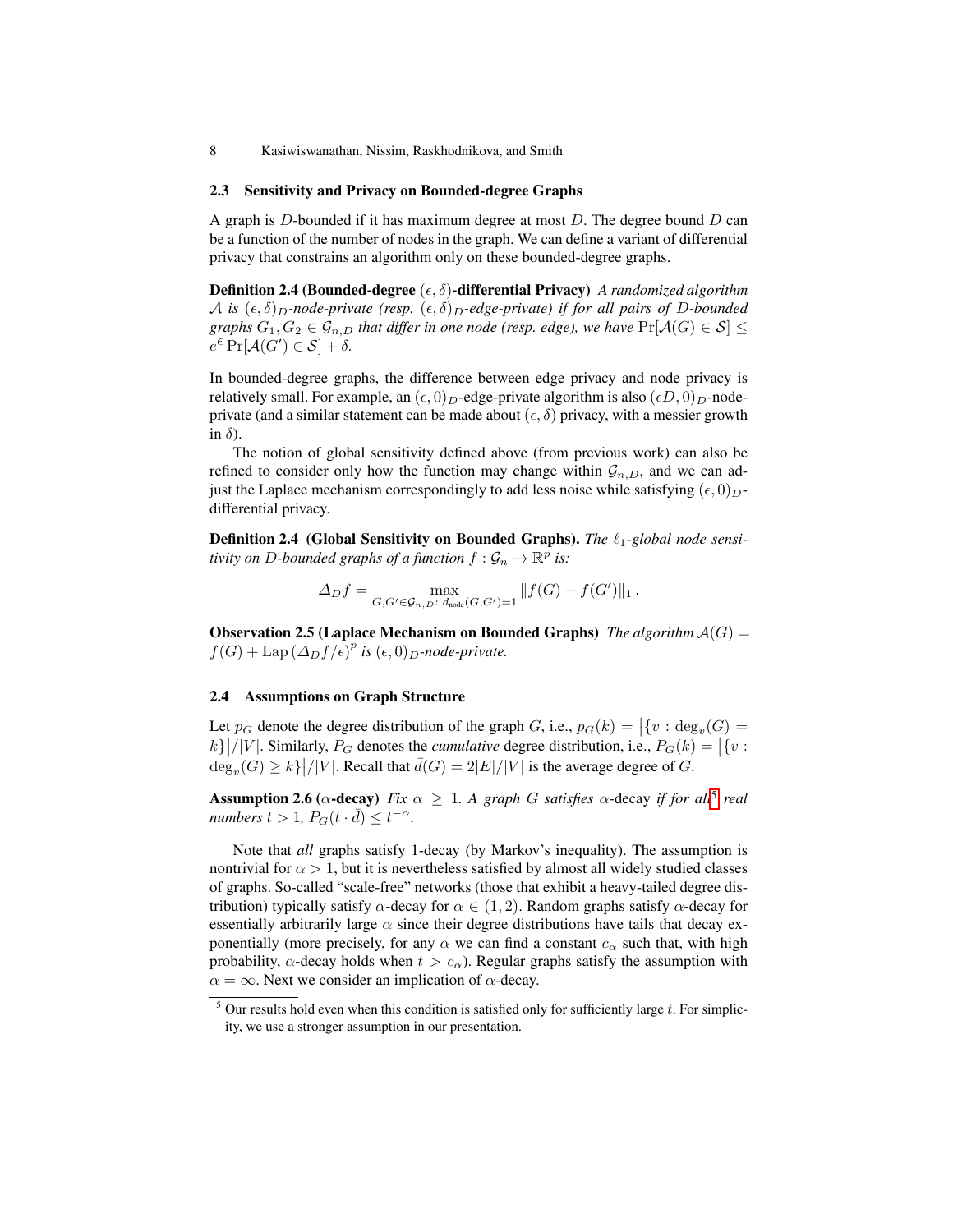**Lemma 2.2.** *Consider a graph* G *on n nodes that satisfies*  $\alpha$ -decay for  $\alpha > 1$ *, and let*  $D > d$ *. Then the number of edges in* G *adjacent to nodes of degree at least* D *is*  $O(\bar{d}^{\alpha}n/D^{\alpha-1}).$ 

# <span id="page-8-0"></span>3 Linear Queries in the Degree Distribution

The first, and simplest, queries we consider are functions linear in the degree distribution. In many cases, these can be released directly with node privacy, though they also highlight why bounding the degree leads to such a drastic reduction in sensitivity. Suppose we are given a function  $h : \mathbb{N} \to \mathbb{R}^{\geq 0}$  that takes nonnegative real values. We can extend it to a function on graphs as follows:

$$
F_h(G) \stackrel{\text{def}}{=} \sum_{v \in G} h(\deg_v(G)),
$$

where  $\deg_v$  is the degree of the node v in G. We will drop the superscript in  $F_h$  when h is clear from the context. The query  $F_h$  can also be viewed as the inner product of  $h = (h(0), \ldots, h(n-1))$  with the degree distribution  $p_G$ , scaled up by n, i.e.,  $F_h(G) = n\langle h, p_G \rangle$ .

Several natural quantities can be expressed as linear queries. The number of edges in the graph, for example, corresponds to half the identity function, that is,  $h(i) = i/2$ (since the sum of the degrees is twice the number of edges). The number of nodes in the graph is obtained by choosing the constant function  $h(i) = 1$ . The number of nodes with degrees in a certain range – say above a threshold  $D$  – also falls into this category. Less obviously, certain subgraph counting queries, namely, the number of  $k$ -stars for a given k, can be obtained by taking  $h(i) = \binom{i}{k}$  for  $i \ge k$  (and  $h(i) = 0$  for  $i < k$ ).

The sensitivity of these linear queries depends on the maximum value that  $h$  can take as well as the largest jump in h over the interval  $\{0, \ldots, n-1\}$ . Let

$$
||h'||_{\infty} \stackrel{\text{def}}{=} \max_{0 \le i < n-1} |h(i+1) - h(i)|.
$$

We refer to  $||h'||_{\infty}$  as the *maximum slope* of h. This quantity depends on n, though we leave  $n$  out of the notation for clarity. Let

$$
\|h\|_{\infty} \stackrel{\text{def}}{=} \left( \max_{0 \leq i \leq n-1} |h(i)| \right).
$$

**Lemma 3.1.** *The sensitivity of*  $F_h$  *on*  $\mathcal{G}_n$  *is at most*  $\Delta F_h \leq ||h||_{\infty} + (n-1) \cdot ||h'||_{\infty}$ . *If there is a value*  $j \in \{0, \ldots, n-1\}$  *such that*  $h(j) = 0$ *, then*  $\Delta F_h \leq 2(n-1) \|h'\|_{\infty}$ .

This simple rule immediately gives us tight bounds on the sensitivity of several natural functions, such as the number of nodes, number of edges and the number of  $k$ -stars for a given k). We mention here two functions that come up later in the paper.

(1) Common Estimators for Power Law Coefficients: Many real-world networks exhibit heavy-tailed degree distributions, and a common goal of analysts is to identify the coefficient of a power law that best fits the data (we note that power laws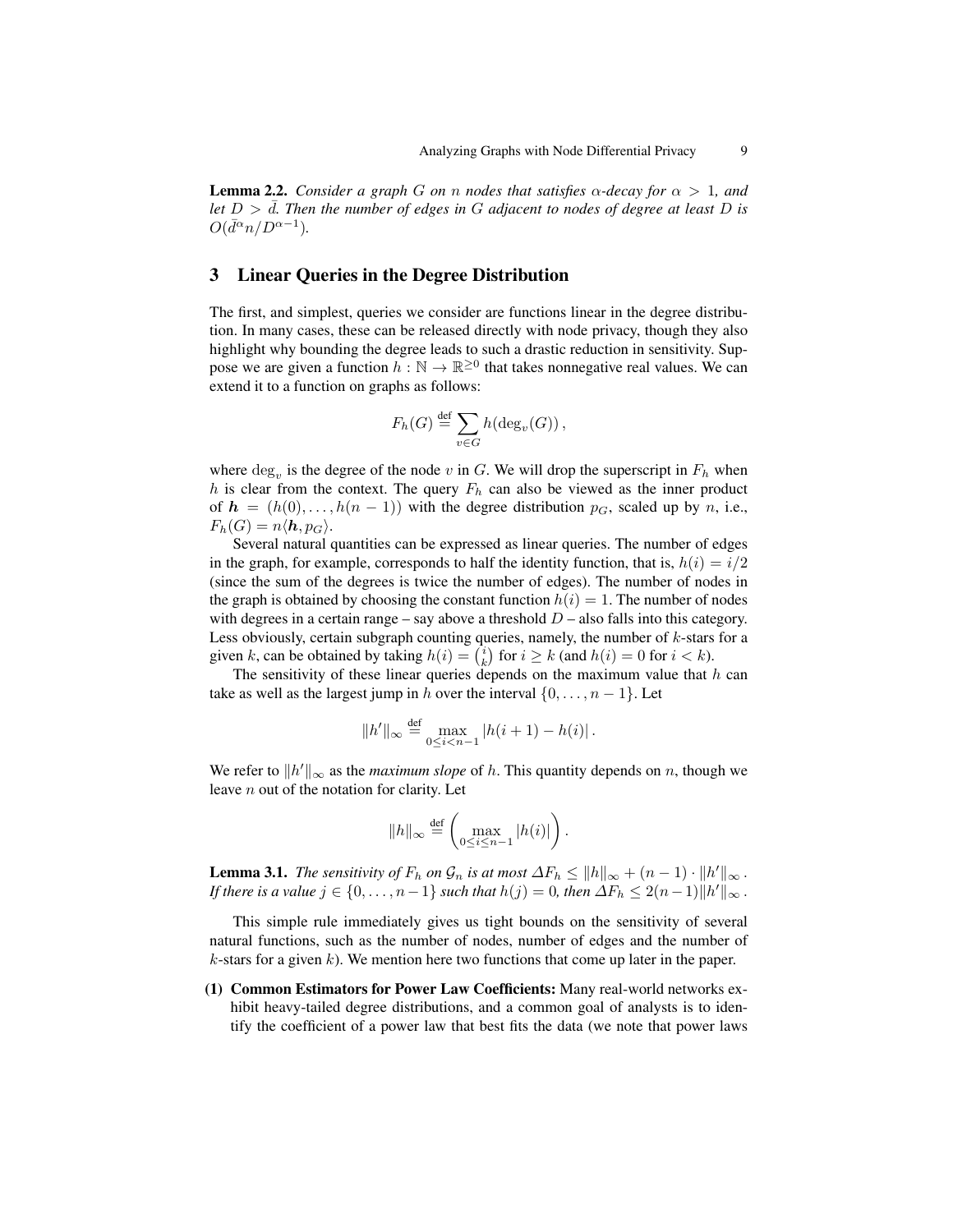are not the only heavy-tailed distributions, but they are very popular). One wellstudied approach to identifying the power law coefficient is to treat the degrees as n independent samples from a power law distribution (Clauset *et al.* [\[5\]](#page-17-4)). In that case, the maximum likelihood estimator for the exponent is  $1 + n/M(G)$  where  $M(G) = \sum_{v \in V} \ln(\deg_v)$ . Note that M is a linear function of the degree distribution (as  $M(G) = F_h(G)$  with  $h(i) = \ln(i)$  for  $i \ge 1$  and  $h(0) = 0$ ) with maximum slope  $\ln(2) - \ln(1) = \ln(2)$  and maximum value  $\ln(n - 1)$ . The sensitivity of M is  $\Theta(n)$ . Therefore, applying the Laplace mechanism directly is problematic, since the noise (of magnitude  $O(n/\epsilon)$ ) will swamp the value of the query. In Section [4.3,](#page-11-0) we propose a different approach (based on convex programming) for privately releasing these estimators.

<span id="page-9-2"></span>(2) Counting Nodes in an Interval: If  $f = \chi_{[a,b]}$  where  $\chi_{[a,b]}(i) = 1$  if  $a \le i \le b$ , and 0 otherwise, then  $F_f$  counts the number of nodes of degree between thresholds a and b. However, the sensitivity  $\Delta F_f = \Theta(n)$ , making the answer to this query useless once Laplace noise has been added.

We can reduce the sensitivity of this query by *tapering* the characteristic function of the interval. Given an interval [a, b], consider the tapered step function  $f_{t,a,b}(i)$  =  $\max\{0, 1-t \cdot dist(i, [a, b])\}$ , where  $dist(i, [a, b])$  denotes the distance from i to the nearest point in the interval [a, b]. The maximum slope of  $f_{t,a,b}$  is t, so  $\Delta F_{f_{t,a,b}} =$ 2tn. Answers to this query may be meaningful for any  $t = o(1)$  (since then the sensitivity will be  $o(n)$ ). We will find this sort of "smoothed" counting query to be useful when estimating how many nodes of high degree there are in a graph (see Proposition [6.1,](#page-11-1) Section [6\)](#page-14-0).

The linear queries already give us a toolkit for analyzing graphs with node privacy, much as linear queries (over the data points) give a powerful basic toolkit for the differentially private analysis of conventional data sets (as in the SuLQ framework of Blum *et al.* [\[16\]](#page-18-9)). The difference, of course, is that we need to consider slowly varying functions in order to keep the sensitivity low.

*Graphs of Bounded Degree* Notice that the techniques mentioned above for bounding the sensitivity of a linear query work better in bounded-degree graphs. Specifically, the sensitivity of  $F_h$  on  $D$ -bounded graphs is at most

<span id="page-9-1"></span>
$$
\Delta F_h \le ||h||_{\infty} + D||h'||_{\infty}.
$$
\n<sup>(1)</sup>

This motivates the approaches in the remainder of the paper, which seek to first bound the degree via a projection step.

# <span id="page-9-0"></span>4 Flow-based Lipschitz Extensions

We now present our flow-based technique. In Section [4.1,](#page-10-1) we define a flow function and show that it has low global node sensitivity and, on bounded-degree graphs, it correctly computes the number of edges in the graph. In Section [4.2,](#page-10-0) we design a node-private algorithm for releasing the number of edges in a graph based on this flow function.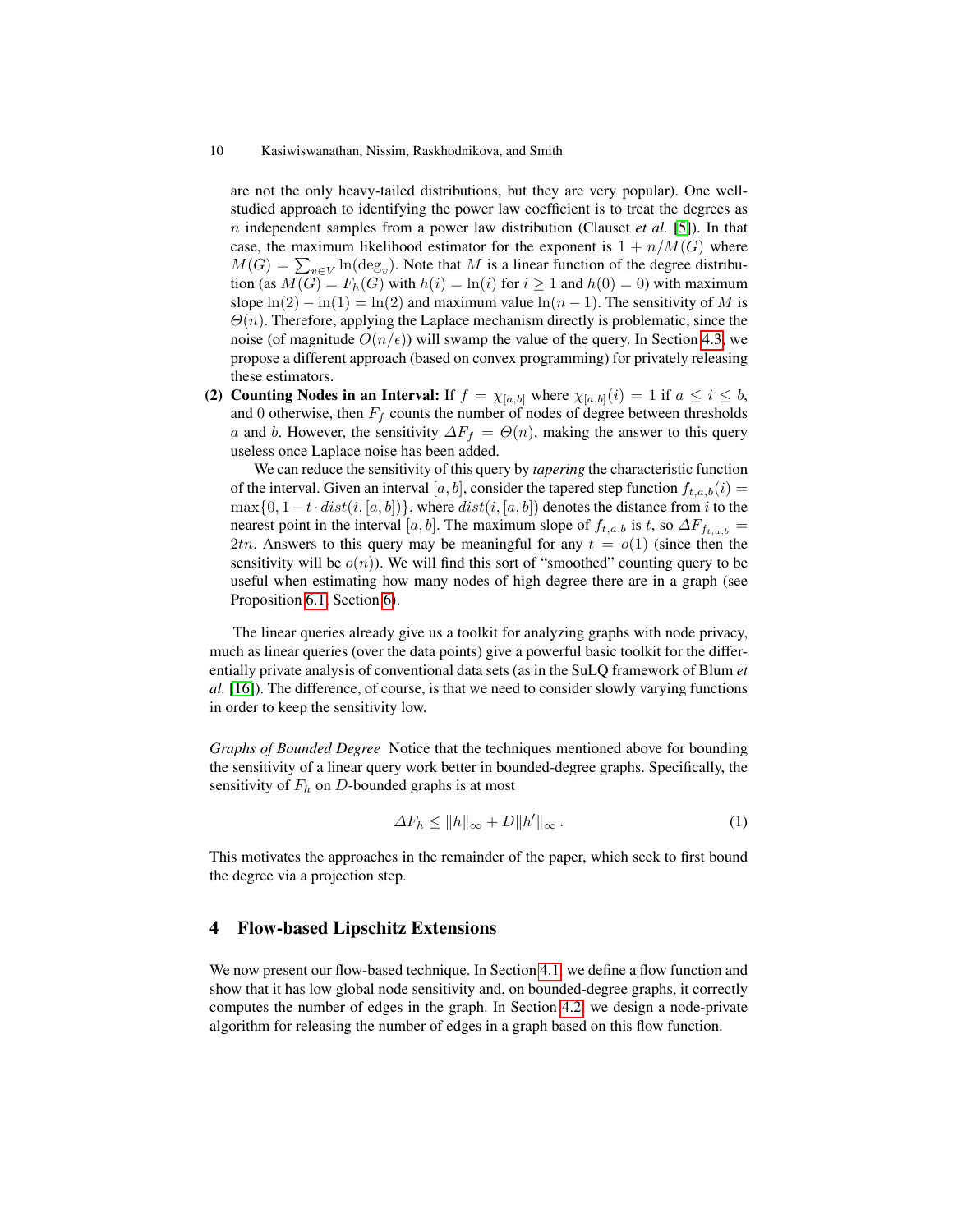### <span id="page-10-1"></span>4.1 Flow Graph

**Definition 4.1** (Flow graph). *Given an (undirected) graph*  $G = (V, E)$ *, let*  $V_\ell = \{v_\ell \mid$  $v \in V$  *and*  $V_r = \{v_r \mid v \in V\}$  *be two copies of* V, called the left and the right *copies, respectively. Let* D *be a natural number less than* n*. The* flow graph *of* G *with parameter* D, a source s and a sink t is a directed graph on nodes  $V_{\ell} \cup V_r \cup \{s, t\}$  with *the following capacitated edges: edges of capacity* D *from the source* s *to all nodes in*  $V_{\ell}$  *and from all nodes in*  $V_r$  *to the sink t, and unit-capacity edges*  $(u_{\ell}, v_r)$  *for all edges*  $\{u, v\}$  *of* G. Let  $v_{\text{fl}}(G)$  *denote the value of the maximum flow in the flow graph of* G.

**Lemma 4.1.** *The global node sensitivity*  $\Delta v_{\text{fl}} \leq 2D$ .

**Lemma 4.2.** For all graphs G, the value  $v_{\text{fl}}(G) \leq 2f_e(G)$ . Moreover, if G is D*bounded then*  $v_{\text{fl}}(G) = 2f_e(G)$ .

#### <span id="page-10-0"></span>4.2 Algorithm for Releasing the Number of Edges

In this section, we design a node-private algorithm for releasing the number of edges. The main challenge in applying the methodology from the previous section is that we need to select a good threshold  $D$  that balances two conflicting goals: keeping the sensitivity low and retaining as large a fraction of the graph as possible.

Given a graph G, let  $f_e(G)$  be the number of edges in G. Observe that the global node sensitivity of the edge count,  $\Delta f_e$ , is at most *n* because rewiring (or adding/removing) a node can change this count by at most n. So releasing  $f_e$  with Laplace noise of the magnitude  $n/\epsilon$  is  $\epsilon$ -node-private. The resulting approximate count is accurate if the number of edges in the input graph  $G$  is large. The following algorithm allows us to release an accurate count even when this number is low, provided that G satisfies  $\alpha$ -decay, a natural assumption discussed in Section [2.4.](#page-7-1)

**Algorithm 1**  $\epsilon$ -Node-Private Algorithm for Releasing  $f_e(G)$ 

<span id="page-10-2"></span>Input: parameters  $\epsilon$ , D, n, and graph G on n nodes.

1: Let  $\hat{e}_1 = f_e(G) + \text{Lap}(\frac{2n}{\epsilon})$  and threshold  $\tau = \frac{n \ln n}{\epsilon}$ .

2: If  $\hat{e}_1 \geq 3\tau$ , return  $\hat{e}_1$ .

- 3: Else compute the flow value  $v_{\text{fl}}(G)$  given in Definition [4.1](#page-5-0) with D.
- 4: **return**  $\hat{e}_2 = v_{\text{fl}}(G)/2 + \text{Lap}(\frac{2D}{\epsilon}).$

<span id="page-10-3"></span>Lemma 4.3. *Algorithm [1](#page-10-2) is an -node-private algorithm that takes a graph* G *and parameters*  $\epsilon$ , *n*, *D*, and outputs an approximate count for  $f_e(G)$  (number of edges in G).

*1.* If  $f_e(G) \geq (5n \ln n)/\epsilon$ , then with probability at least  $1 - 1/\ln n$  $1 - 1/\ln n$  $1 - 1/\ln n$ , Algorithm 1 *outputs*  $\hat{e}_1$  *with* 

$$
|\hat{e}_1 - f_e(G)| \le (2n \ln \ln n)/\epsilon.
$$

*2. If* G satisfies  $\alpha$ -decay for  $\alpha > 1$ ,  $D > \overline{d}$ , and  $f_e(G) < (n \ln n)/\epsilon$ , then with *probability at least*  $1 - 2/\ln n$ *, Algorithm [1](#page-10-2) outputs*  $\hat{e}_2$  *and* 

$$
|\hat{e}_2 - f_e(G)| = O\left(\frac{2D\ln\ln n}{\epsilon} + \frac{\bar{d}^{\alpha}}{D^{\alpha-1}}\right).
$$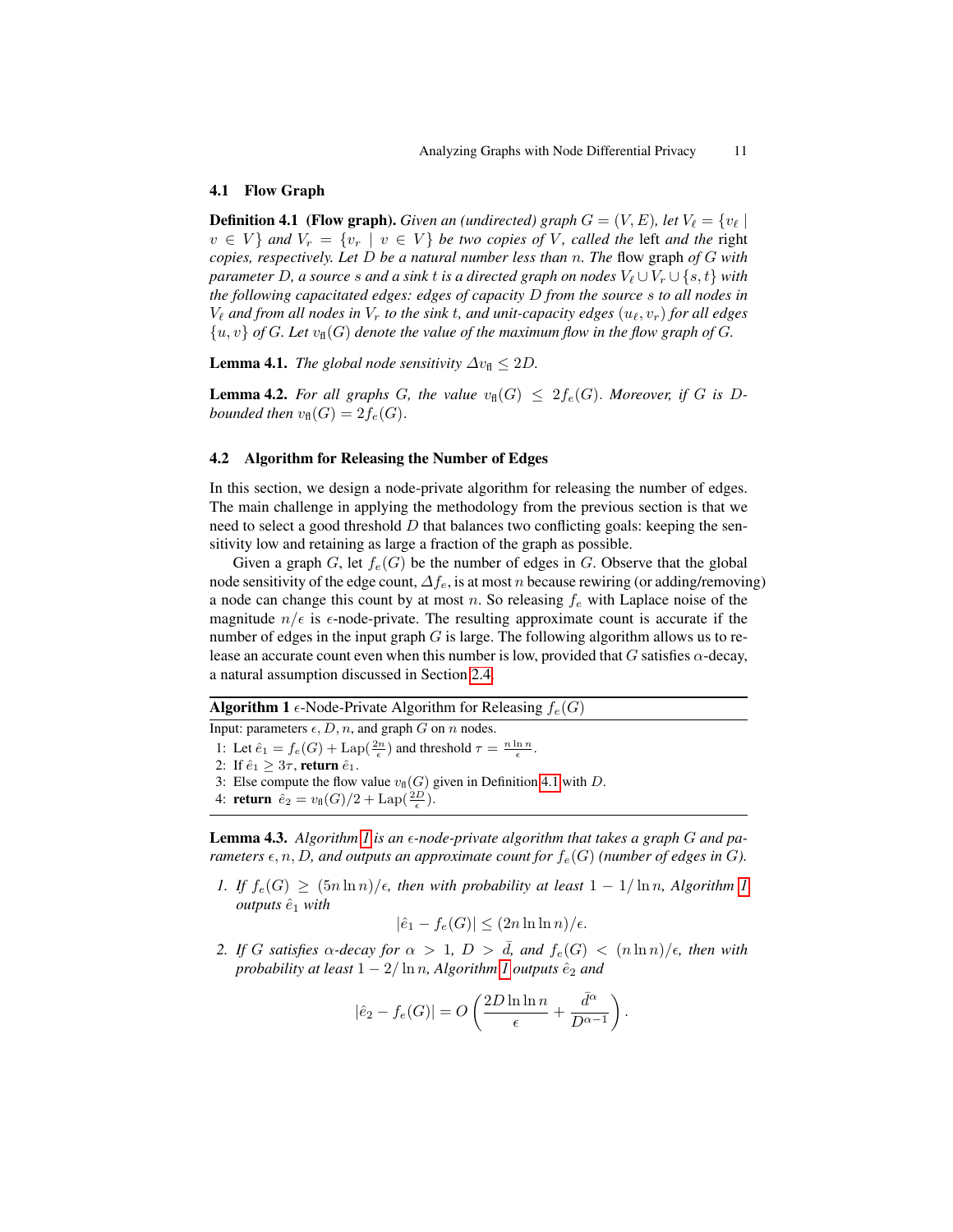*The algorithm runs in*  $O(n f_e(G))$  *time.* 

<span id="page-11-3"></span>Using this lemma, and setting  $D = n^{1/\alpha}$ , we get the following theorem about privately releasing edge counts.

Theorem 4.1 (Releasing Edge Counts Privately). *There is a node differentially private algorithm which, given constants*  $\alpha > 1$ ,  $\epsilon > 0$ , and a graph G on n nodes, *computes with probability at least*  $1-2/(\ln n)$  *an*  $(1 \pm o_n(1))$ *-approximation to*  $f_e(G)$ *(the number of edges in* G*) if either of the following holds:*

- *1. If*  $f_e(G) \geq (5n \ln n)/\epsilon$ .
- 2. If G satisfies  $\alpha$ -decay and  $f_e(G) = \omega(n^{1/\alpha} (\ln n)^{\alpha+1})$ .

# <span id="page-11-0"></span>4.3 Extension to Concave Query Functions

The flow-based technique of the previous section can be generalized considerably. In this section, we look at linear queries in the degree distribution in which the function h specifying the query is itself concave, meaning that its increments  $h(i + 1) - h(i)$ are non-increasing as i goes from 0 to  $n - 2$ . The number of edges in the graph is an example of such a query, since the increments of  $h(i) = i/2$  are constant.<sup>[6](#page-11-2)</sup>

For mathematical convenience, we assume that the function  $h$  is in fact defined on the real interval [0,  $n - 1$ ] and is increasing and concave on that set (meaning that for all  $x, y \in [0, n-1]$ , we have  $h((x+y)/2) \le (h(x) + h(y))/2$ . It is always possible to extend a (discrete) function on  $\{0, \ldots, n-1\}$  with nonincreasing increments to a concave function on  $[0, n - 1]$  by interpolating linearly between each adjacent pair of values  $h(i)$ ,  $h(i + 1)$ . Note that the maximum of h is preserved by this transformation, and the largest increment  $|h(i + 1) - h(i)|$  equals the Lipschitz constant of the new function (defined as sup  $x,y \in [0,n-1] \frac{|h(x)-h(y)|}{|x-y|}$  $\frac{x)-n(y)}{|x-y|}.$ 

Given a graph G on at most n nodes, a concave function h on  $[0, n-1]$  and a threshold  $D$ , we define an optimization problem as follows: construct the flow graph (Defini-tion [4.1\)](#page-5-0) as before, but make the objective to maximize  $obj_h(Fl) = \sum_{v \in V} h(Fl(v)),$ where  $Fl(v)$  is the units of flow passing from s to  $v_\ell$  in the flow Fl. Let  $opt_h(G)$  denote the maximum value of the objective function over all feasible flows. The constraints of this optimization problem are all linear.

This new optimization problem is no longer a maximum flow problem (nor even a linear program), but the concavity of  $h$  ensures that it still a convex optimization problem and can be solved in polynomial time using convex programming techniques. Note that we need  $h$  be to concave only for computational efficiency purposes, and one could define the above flow graph and optimization problem for all  $h$ .

<span id="page-11-1"></span>**Proposition 4.1.** *For every increasing function*  $h : [0, n - 1] \rightarrow \mathbb{R}$ *,* 

*1.* If G is D-bounded, then  $opt_h = F_h(G)$  (that is, the value of the optimization *problem equals the correct value of the query).*

<span id="page-11-2"></span> $6$  There is some possible confusion here: any query of the form  $F_h$  described in Section [3](#page-8-0) is linear *in the degree distribution of the graph*. Our additional requirement here is that the "little" function h be concave *in the degree argument* i.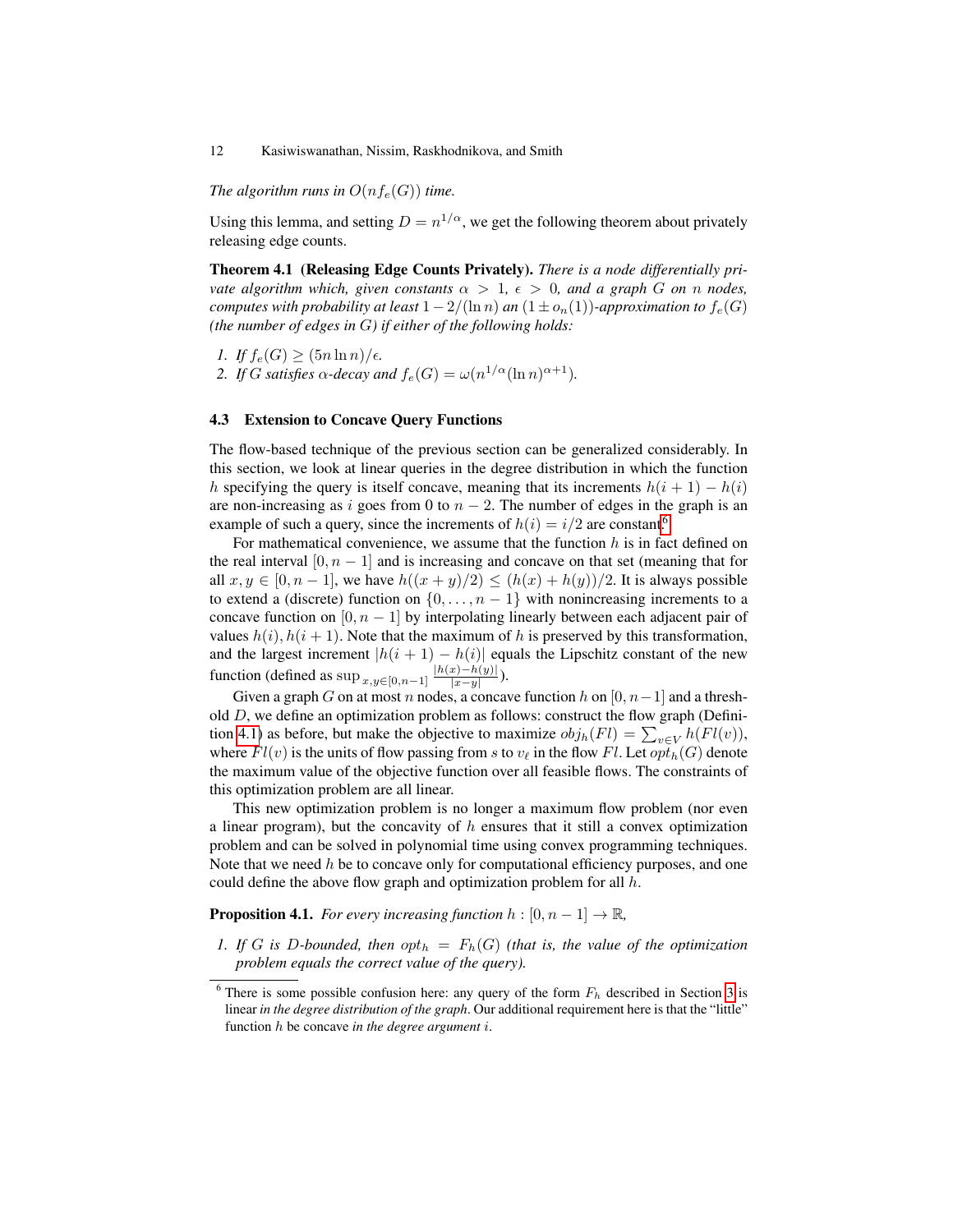- 2. The optimum opt<sub>h</sub> has global sensitivity at most  $||f||_{\infty} + D||f'||_{\infty}$  on  $\mathcal{G}_n$ , where  $||f||_{\infty}$  = max<sub>0≤x≤D</sub> h(x) and  $||f'||_{\infty}$  is the Lipschitz coefficient of h on [0, D] *(that is, the global sensitivity of the optimization problem's value is at most the sensitivity of* F<sup>h</sup> *on* D*-bounded graphs).*
- *3. If h is concave then*  $opt<sub>h</sub>(G)$  *can be computed to arbitrary accuracy in polynomial (in* n*) time.*

Thus, as with the number of edges, we can ask a query which matches  $F_h$  on D-bounded graphs but whose global sensitivity on the whole space is bounded by its sensitivity of the set of D-bounded graphs.

The MLE for power laws described in Section [3](#page-8-0) is an interesting example where Proposition [4.1](#page-11-1) could be used. There is a natural concave extension for the power law MLE: set  $f(x) = x$  for  $0 \le x < 1$  and  $f(x) = 1 + \ln(x)$  for  $x \ge 1$ . The sensitivity of  $F_f$  on D-bounded graphs is  $\Delta_D f \leq 1 + \ln(D) + D$  (this follows from [\(1\)](#page-9-1)). In graphs with few high-degree nodes of degree greater than  $D$ , this leads to a much better private approximation to the power-law MLE in low-degree graphs than suggested in Section [3.](#page-8-0)

# <span id="page-12-0"></span>5 LP-based Lipschitz Extensions

In this section, we show how to privately release the number of (not necessarily induced copies) of a specified small template graph  $H$  in the input graph  $G$ . For example,  $H$  can be a triangle, a k-cycle, a length-k path, a k-star  $(k$  nodes connected to a single common neighbor), or a k-triangle  $(k$  nodes connected to a pair of common neighbors that share an edge). Let  $f_H(G)$  denote the number of (not necessarily induced) copies of H in G, where  $H$  is a connected graph on  $k$  nodes.

# 5.1 LP-based Function

**Definition 5.1** (Function  $v_{LP}(G)$ ). *Given an (undirected) graph*  $G = ([n], E)$  *and a number*  $D \in [n]$ *, consider the following LP. The LP has a variable*  $x_C$  *for every copy of the template graph H in G. Let*  $\Delta_D f$  *denote the global node sensitivity of function* f *in* D*-bounded graphs. Then the LP corresponding to* G *is specified as follows:*

$$
\begin{aligned}\n\text{maximize} & \sum_{copies \ C \ of \ H} x_C \ \text{subject to:} \\
0 & \le x_C \le 1 \ \text{for all variables } x_C \\
S_v & \le \Delta_D f_H \ \text{for all nodes } v \in [n], \qquad \text{where } S_v = \sum_{C:v \in V(C)} x_C.\n\end{aligned}
$$

*We denote the value that maximizes this linear program by*  $v_{LP}(G)$ *.* 

When the variable  $x_C$  takes values 1 or 0, it signifies the presence or absence of the corresponding copy of  $H$  in  $G$ . The first type of constraints restricts these variables to  $[0, 1]$ . The second type of constraints says that every node can participate in at most  $\Delta_D f_H$  copies of H. This is the largest number of copies of H in which a node can participate in a D-bounded graph.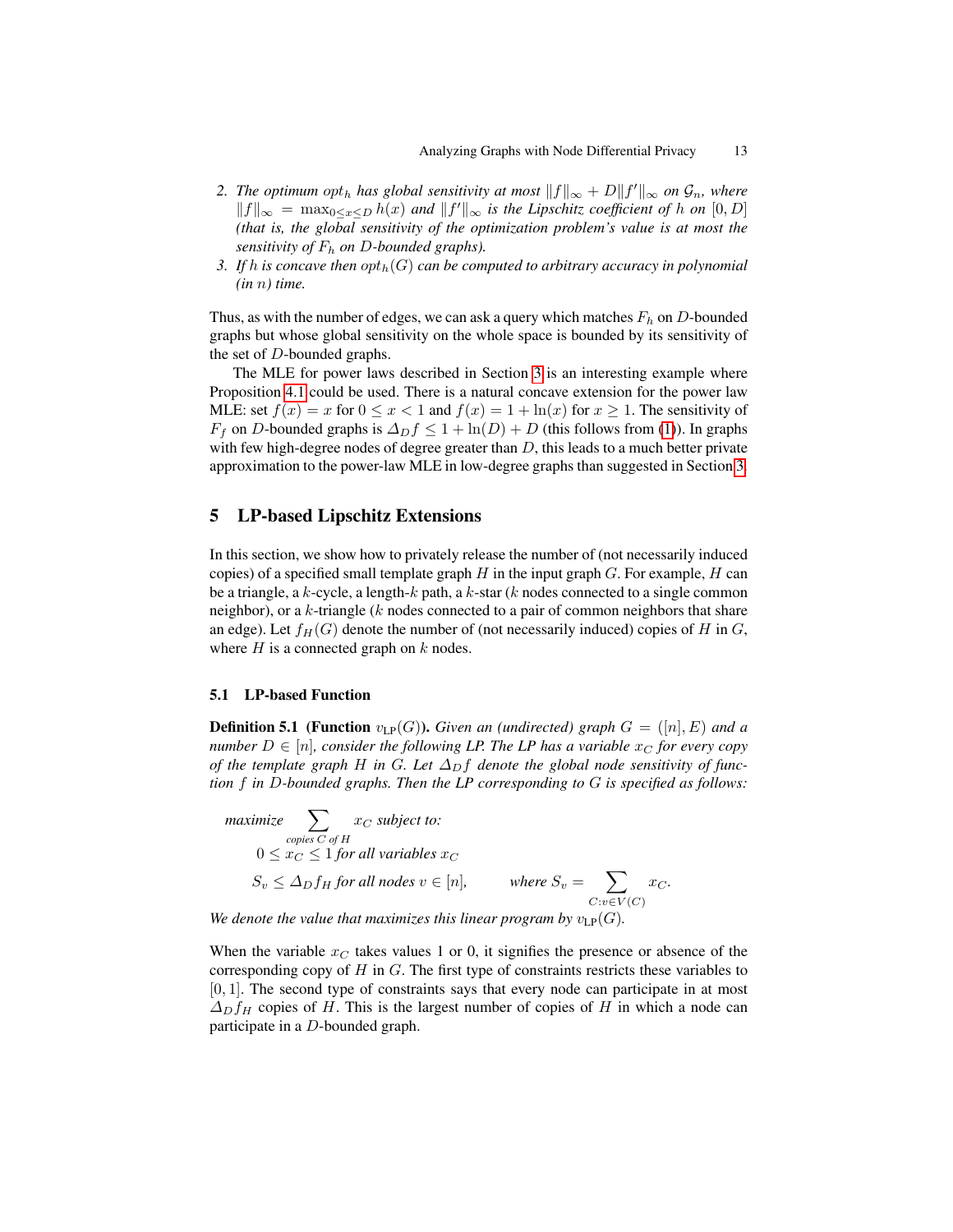**Observation 5.1**  $\Delta_D f_H \leq k \cdot D \cdot (D-1)^{k-2}$ , where k is the number of nodes in H. **Lemma 5.1.** *The global node sensitivity*  $\Delta v_{LP} \leq \Delta_D f_H \leq k \cdot D \cdot (D-1)^{k-2}$ *.* 

**Lemma 5.2.** For all graphs G, the value  $v_{LP}(G) \leq f_H(G)$ . Moreover, if G is D*bounded then*  $v_{LP}(G) = f_H(G)$ .

#### 5.2 Releasing Counts of Small Subgraphs

The LP-based function from the previous section can be used to privately release small subgraph counts. If  $f_H(G)$  is relatively large then the Laplace mechanism will give an accurate estimate. Using the LP-based function, we can release  $f_H(G)$  accurately when  $f_H(G)$  is much smaller, provided that G satisfies  $\alpha$ -decay. In this section, we work out the details of the algorithm for the special case when  $H$  has 3 nodes, i.e., is the triangle or the 2-star, but the underlying ideas apply even when  $H$  is some other small subgraph.

**Algorithm 2**  $\epsilon$ -Node-Private Algorithm for Releasing Subgraph Count  $f_H(G)$ 

<span id="page-13-0"></span>Input: parameters  $\epsilon$ , D, n, template graph H on 3 nodes, and graph G on n nodes. 1: Let  $\hat{f}_1 = f_H(G) + \text{Lap}(\frac{\hat{6}n^2}{\epsilon})$  $\frac{n^2}{\epsilon}$ ) and threshold  $\zeta = \frac{n^2 \ln n}{\epsilon}$ .

2: If  $\hat{f}_1 \geq 7\zeta$ , return  $\hat{f}_1$ .

3: Compute the value  $v_{LP}(G)$  given in Definition [5.1](#page-5-0) using D.

4: **return**  $\hat{f}_2 = v_{LP}(G) + \text{Lap}(\frac{6D^2}{\epsilon}).$ 

Lemma 5.3. *Algorithm* [2](#page-13-0) *is an*  $\epsilon$ *-node-private polynomial time algorithm that takes a* graph G, parameters  $\epsilon$ , D, n, and a connected template graph H on 3 nodes, and *outputs an approximate count for*  $f_H(G)$  *(the number of copies of H in G).* 

*1. If*  $f_H(G)$  ≥  $(13n^2 \ln n)/\epsilon$ , then with probability at least  $1 - 1/\ln n$ , Algorithm [2](#page-13-0) *outputs*  $\hat{f}_1$  *and* 

$$
\left|\hat{f}_1 - f_H(G)\right| \le (6n^2 \ln \ln n)/\epsilon.
$$

2. If G satisfies  $\alpha$ -decay for  $\alpha > 1$ ,  $D > \overline{d}$ , and  $f_H(G) < (n^2 \ln n)/\epsilon$ , then with *probability at least*  $1 - 2/\ln n$  $1 - 2/\ln n$  $1 - 2/\ln n$ *, Algorithm* 2 *outputs*  $\hat{f}_2$  *and* 

$$
|\hat{f}_2 - f_H(G)| \le \frac{6D^2 \ln \ln n}{\epsilon} + t_h,
$$
  
where  $t_h = \begin{cases} O(\bar{d}^{\alpha} n \cdot D^{2-\alpha}) & \text{if } \alpha > 2, \\ O(\bar{d}^{\alpha} n \cdot \ln n) & \text{if } \alpha = 2, \\ O(\bar{d}^{\alpha} n \cdot n^{2-\alpha}) & \text{if } 1 < \alpha < 2. \end{cases}$ 

<span id="page-13-1"></span>**Lemma 5.4.** *If* H *has* 3 nodes and G satisfies  $\alpha$ -decay for  $\alpha > 1$  and  $D \geq d$  then  $v_{LP}(G) \ge f_H(G) - t_h$ , where  $t_h = O\left(\bar{d}^{\alpha} n D^{2-\alpha}\right)$  if  $\alpha > 2$ ,  $t_h = O\left(\bar{d}^2 n \ln n\right)$  if  $\alpha = 2$ , and  $t_h = O\left(\overline{d}^{\alpha}nn^{2-\alpha}\right)$  if  $1 < \alpha < 2$ .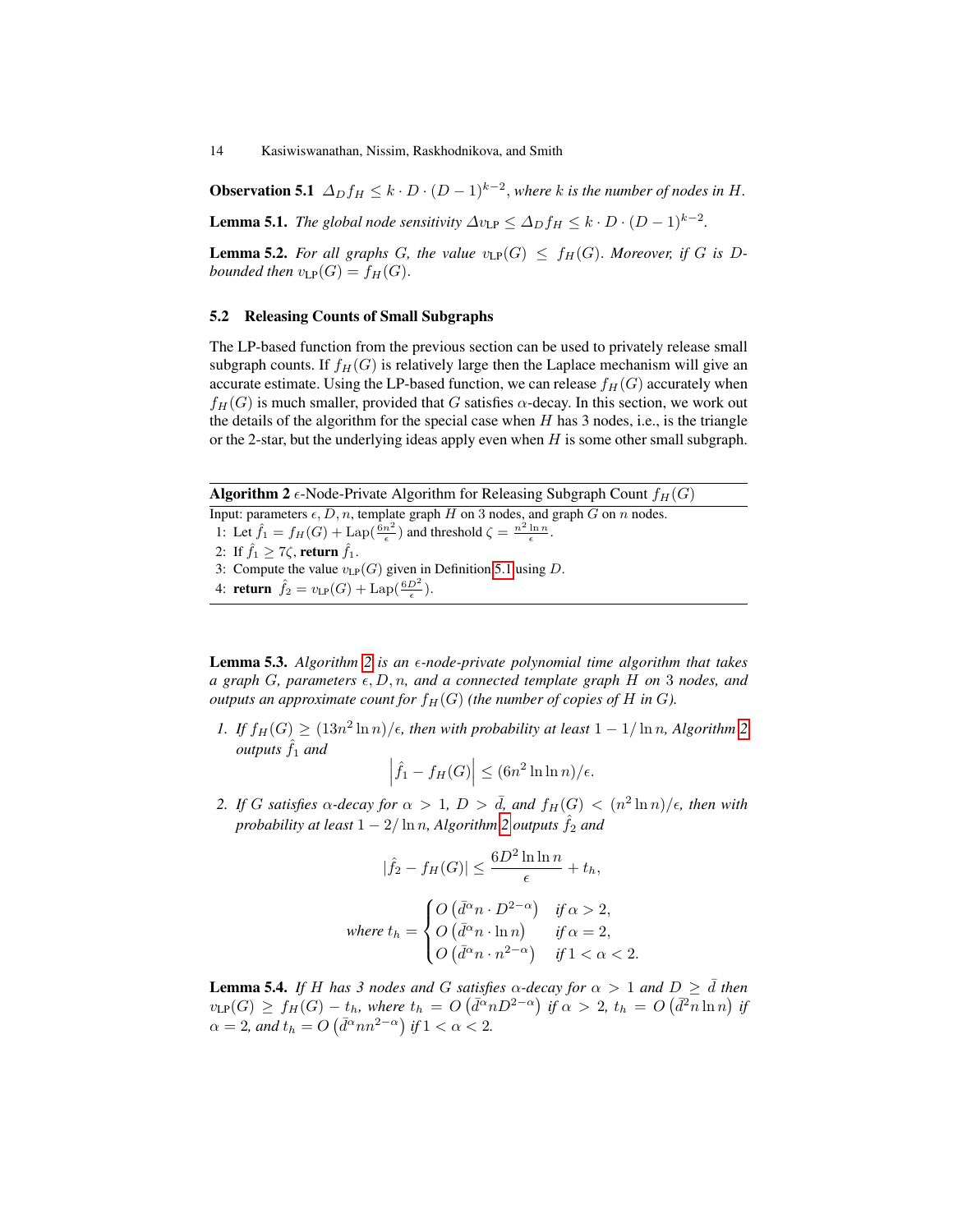Using Lemmas [5.3](#page-10-3) and [5.4](#page-13-1) with a carefully chosen threshold degree  $D$ , we get the following theorem about privately releasing counts of subgraphs on 3 nodes. A private value of  $d$  can be obtained using Theorem [4.1.](#page-11-3)

Theorem 5.2 (Releasing Subgraph Counts Privately). *There is a node differentially private algorithm which, given constants*  $\alpha > 1$ ,  $\epsilon > 0$ , *a connected template graph H on* 3 *nodes, and a graph* G *on n nodes, computes with probability at least*  $1 - 2/(\ln n)$ *an*  $(1 \pm o_n(1))$ -approximation to  $f_H(G)$  (the number of copies of H in G) if either of *the following holds:*

- *1. If*  $f_H(G) \geq (13n^2 \ln n)/\epsilon$ .
- *2. If* G satisfies  $\alpha$ -decay, has average degree at most  $\bar{d} > 1$ , and either of the following  $\int_0^{\infty} h \, d\mu = \int_0^{\infty} h \, d\mu = \int_0^{\infty} \left( \frac{d^2 n^2}{\alpha \ln n} \right) \, d\mu = \int_0^{\infty} h \, d\mu = \int_0^{\infty} h \, d\mu = \int_0^{\infty} h \, d\mu = \int_0^{\infty} h \, d\mu = \int_0^{\infty} h \, d\mu = \int_0^{\infty} h \, d\mu = \int_0^{\infty} h \, d\mu = \int_0^{\infty} h \, d\mu = \int_0^{\infty} h \, d\mu = \int_0^{\in$  $or$  (c)  $f_H(G) = \omega(\bar{d}^{\alpha} n^{3-\alpha} \ln n)$  *if*  $1 < \alpha < 2$  .

# <span id="page-14-0"></span>6 Generic Reduction to Node Privacy in Bounded-Degree Graphs

We now turn to another, more general approach to getting more the accurate queries by looking at bounded degree graphs. Recall that if we had a promise that all degrees were at most  $D$ , then for many natural queries we could add less noise and still satisfy differential privacy. The question is, how can we enforce such a promise? Given an input graph  $G$ , possibly of large maximum degree, it is tempting to simply answer all queries with respect to a "truncated" version  $T(G)$ , in which nodes of very large degree have been removed. This is delicate, however, since the truncated graph  $T(G)$  may change a lot when a single node of G is changed. That is, it could be that the *local sensitivity* of the "truncation" operator (viewed as a map from  $\mathcal{G}_n$  to  $\mathcal{G}_{n,D}$ ) is very high, making queries on the truncated graph also high-sensitivity.

More generally, consider a projection operator  $T : \mathcal{G}_n \to \mathcal{G}_{n,D}$  which takes an arbitrary graph and outputs a D-bounded graph. We may define the (local, global, smooth) sensitivity of T in terms of the node distance  $d_{\text{node}}(T(G_1), T(G_2))$  where  $G_1$  and  $G_2$ differ in one node.

Given a query  $f$  defined on  $D$ -bounded graphs, it is easy to see that the local sensitivity of a *composed* query  $f \circ T$  is bounded by the product  $LS_T(G) \cdot \Delta_D f$  (one can see this as a discrete analogue of the chain rule from calculus). Our main lemma is that we can bound the smooth sensitivity similarly. We use the definition of  $\beta$ -smooth upper bound on local sensitivity from [2.3.](#page-6-0)

**Lemma 6.1** (Smooth Bounds on Composed Functions). Let  $T : \mathcal{G}_n \to \mathcal{G}_{n,D}$ . If S<sup>T</sup> (G) *is a* β*-smooth upper bound on the local sensitivity of* T *(measured w.r.t. node distance), then*  $S_{f \circ T}(G) = S_T(G) \cdot \Delta_D F$  *is a*  $\beta$ -smooth bound on the local sensitivity *of*  $f \circ T$ .

Given a smooth upper bound on the local sensitivity of  $F_f \circ T$ , we can use Theorem [2.3](#page-6-1) to obtain a private algorithm for releasing  $F_f$  on all graphs in  $\mathcal{G}_n$ .

Instead of using smooth sensitivity, we can also use a differentially private upper bound on the local sensitivity, inspired by Dwork and Lei [\[15\]](#page-18-8) and Karwa *et al.* [\[7\]](#page-17-6). This give a general technique to transform any algorithm that is private on D-bounded graphs to one which is private for all graphs.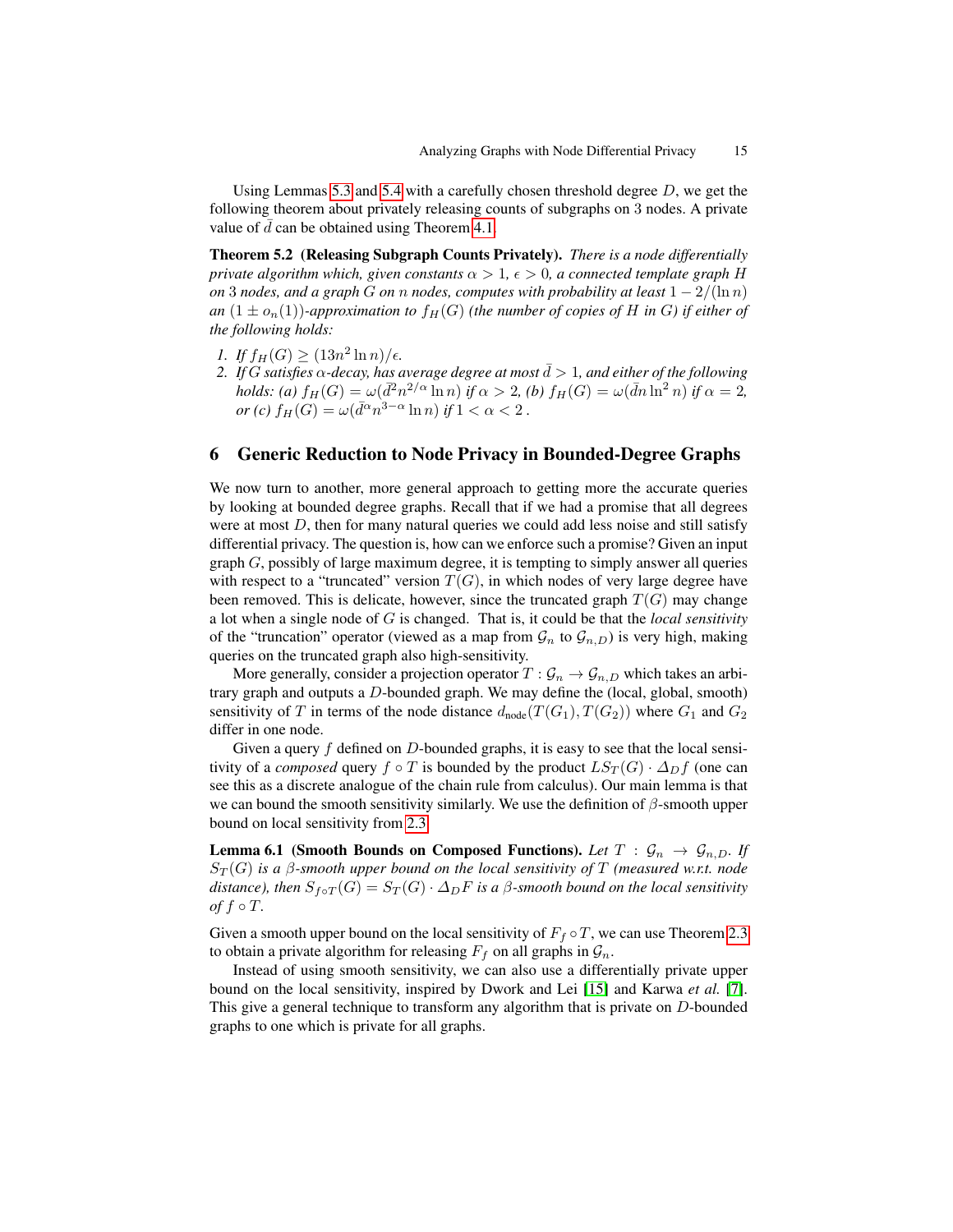**Lemma 6.2** (Generic Reduction [\[7\]](#page-17-6)). Let  $T : \mathcal{G}_n \to \mathcal{G}_{n,D}$ . Suppose  $L_{\epsilon}$  is an  $(\epsilon, \delta_1)$ *differentially private algorithm (on all graphs in* Gn*) that outputs a real value such that*  $Pr[L_{\epsilon}(G) > LS_T(G)] \geq 1 - \delta_2$  *(where*  $LS_T$  *is measured w.r.t. node distance).* 

Suppose that A is a  $(\epsilon, 0)_D$ -differentially private algorithm. Then the following algorithm is  $(2\epsilon, e^{\epsilon}\delta_2 + \delta_1)$ -differentially private: compute  $\hat{L} = L_{\epsilon}(G)$ , then run A on *input*  $T(G)$  *with privacy parameter*  $\epsilon' = \epsilon/\hat{L}$  *and finally output the pair*  $\hat{L}$ ,  $A(T(G))$ *.* 

Naive Truncation. This is the simplest truncation operator. Consider the operator  $T_{\text{naive}}$ that deletes all nodes of degree greater than D in  $G = (V, E)$ . This may have high local sensitivity (for example, rewiring one node may change the degrees of many nodes from D to  $D+1$ , resulting in a drastic increase in the number of nodes deleted by  $T_{\text{naive}}$ . This projector is computable in  $O(n+m)$  time, where  $n = |V|$  and  $m = |E|$ . The following simple lemma analyzes the sensitivity of this truncation operation.

Lemma 6.3. *Given a threshold* D*, the local sensitivity of naive truncation (w.r.t. node distance) is* 1 *plus the number of nodes with degree either*  $D$  *or*  $D + 1$ *.* 

The following proposition bounds the local and smooth sensitivity of naive truncation. The last two parts of this proposition allow us to employ Lemmas [6.1](#page-4-1) and [6.2,](#page-7-2) respectively.

Proposition 6.1 (Bounding the Sensitivity of Naive Truncation). *Given a graph* G*, let*  $N_k(G)$  *denote the number of nodes in* G *with degrees in the range*  $[D-k, D+k+1]$ *. Let*  $C_k(G) = 1 + k + N_k(G)$ *. Then* 

- *1.*  $C_0(G)$  *is the local sensitivity of naive truncation at G.*
- 2. For any graph G' within rewiring distance  $k + 1$  of G, the local sensitivity of naive *truncation between*  $G$  *and*  $G'$  *is at most*  $C_k(G)$ *.*
- 3.  $S_{T_{naive}}(G) = \max_{k \geq 0} e^{-\beta k} C_k(G)$  is a smooth upper bound on the local sensitivity *of naive truncation. Moreover, if*  $N_{\ln n/\beta}(G) \leq \ell$  (that is, if there are  $\ell$  nodes in G *with degrees in the range*  $D \pm \ln n/\beta$ *), then*

$$
S_{T_{naive}}(G) \leq \ell + 1/\beta + 1.
$$

4. Consider the tapered interval query given by the function  $f_{t,D,D+1}$  (defined in Sec*tion* [3,](#page-8-0) *Item* [\(2\)](#page-9-2)) for some  $t \in (\frac{1}{n}, 1]$ . The algorithm that returns

$$
L(G) = 1 + F_{f_{t,D,D+1}}(G) + \frac{2tn \log(1/\delta)}{\epsilon} + \text{Lap}\left(\frac{2tn}{\epsilon}\right)
$$

*is*  $(\epsilon, 0)$ -node-private and returns a value larger than  $LS_{T_{naive}}(G)$  with probability *at least*  $1 - \delta$ *.* 

### 6.1 Using Naive Truncation: Deterministic and Randomized Cutoffs

<span id="page-15-0"></span>The smooth sensitivity bound of Proposition [6.1](#page-11-1) depends on the number of nodes immediately around the cutoff  $D$ . Thus, even if a graph  $G$  is  $D$ -bounded, truncating exactly at D may lead to a large smooth sensitivity bound. We get a much better bound on the noise by truncating slightly above the maximum degree. The following corollary follows by adding Cauchy noise as per Theorem [2.3.](#page-6-1)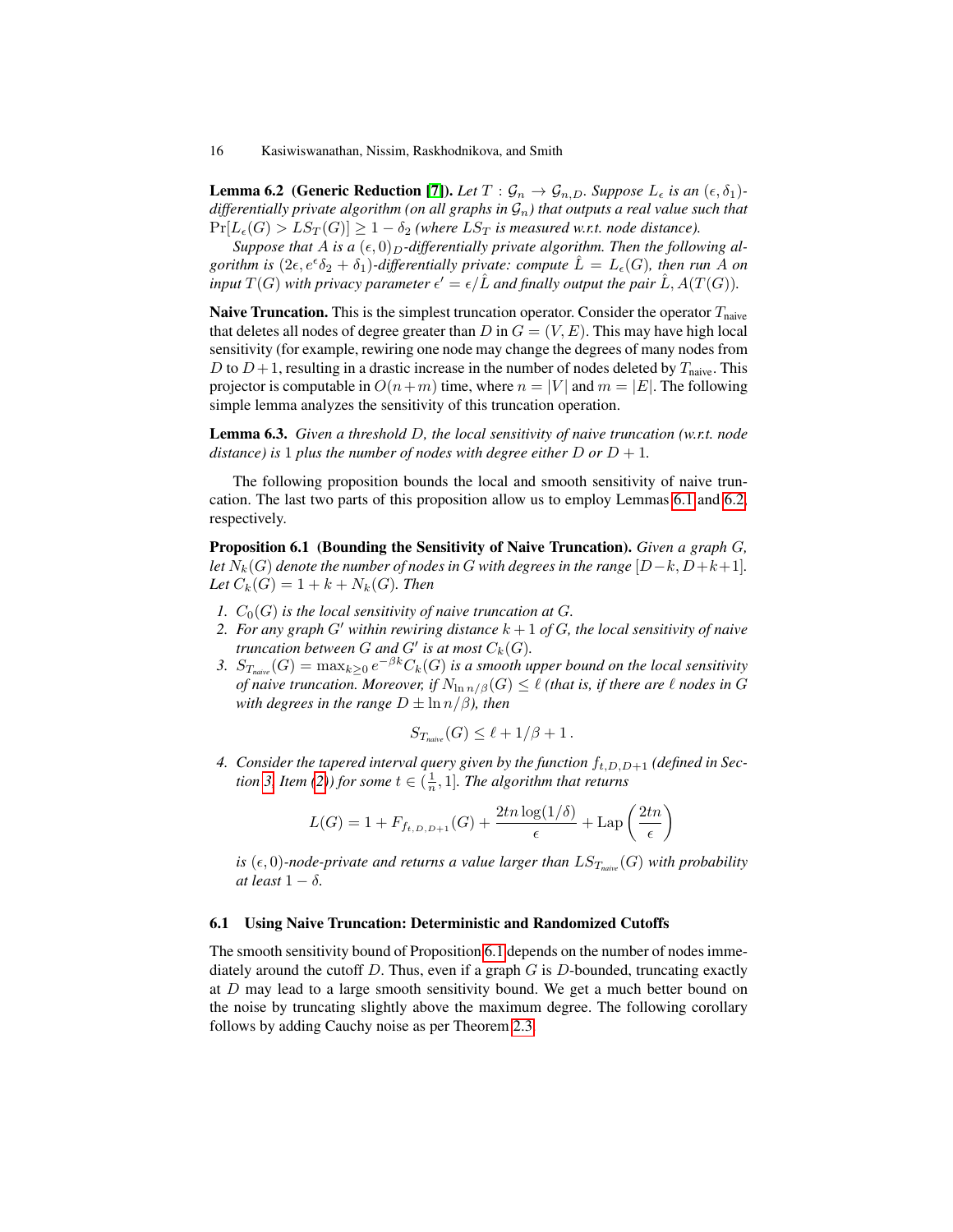**Corollary 6.1.** For every  $\epsilon > 0$ , every threshold  $D > \sqrt{2}(\ln n)/\epsilon$  and every real*valued function*  $f : \mathcal{G}_{n,D} \to \mathbb{R}$ , there is a  $\epsilon$ -node-private algorithm that outputs  $f(G)$ with median error  $O(\Delta_{\hat{D}} f/\epsilon^2)$ , where  $\hat{D}=D+2\ln(n)/\epsilon\leq 2D$ .

Randomizing the Degree Threshold One obvious problem with the truncation technique is that we may not know the maximum degree in the graph, or the maximum degree may be very large. Indeed, as have seen in the algorithms for counting subgraphs, it often makes sense to project to a degree threshold well below the maximum degree in a graph. In that case, the smooth sensitivity bound of Proposition [6.1](#page-11-1) could be large.

One can get a substantially better bound by *randomizing* the cutoff. Given a target threshold D, consider an algorithm that picks a random threshold in a range of bounded by a constant multiple of  $D$  (say, between  $2D$  and  $3D$ ). We show that the smooth sensitivity of naive truncation is (likely to be) close to the *average* number of nodes of a random degree in the range, saving a factor of roughly  $D$  in the introduced noise.

Lemma 6.4 (Randomized Cutoff Lemma). *Fix* β > 0*, a graph* G *on* n *nodes, and an integer*  $D > 0$ *. Let*  $P_G(D)$  *be the fraction of nodes in* G *of degree greater than* D, and *let*  $\overline{D}$  *be uniformly random in the range*  $\{D+1+\ln n/\beta, \ldots, 2D+\ln n/\beta\}$ . If  $T_{naive}$ *is the naive truncation at degree*  $\ddot{D}$ *, then* 

$$
\mathop{\mathbb{E}}_{\hat{D}}[S_{T_{naive}}(G)] \leq 3\frac{nP_G(D)}{D} \cdot \frac{\ln n}{\beta} + \frac{1}{\beta} + 1.
$$

#### 6.2 Application of Naive Truncation for Releasing Degree Distribution

For concreteness, we work out one application of the naive truncation idea to releasing an approximation to the entire degree distribution (rather than releasing specific functions of that distribution). Our goal is to output a vector  $\hat{p}$  that minimizes the  $\ell_1$ error  $\|\hat{p} - p_G\|_1$ , where  $p_G$  is the (true) degree distribution of the graph. If the error is  $o(1)$ , then  $\hat{p}$  provides an estimate with vanishing error for all of the entries of degree distribution.

We use Lemma [6.1](#page-4-1) to get a smooth bound on local sensitivity. The global sensitivity  $\Delta_{\hat{D}} \|\hat{p} - p_G\|_1 \leq 2D.$ 

Algorithm  $3 \epsilon$ -Node-Private Algorithm for Releasing Degree Distributions

<span id="page-16-0"></span>Input: parameters  $\epsilon$ , D, n, and a graph G on n nodes.

- 1: Pick  $\hat{D} \in_R \{D + \frac{\ln n}{\beta} + 1, \ldots, 2D + \frac{\ln n}{\beta}\}.$
- 2: Compute the naive truncation  $T_{\text{naive}}(G)$  with threshold  $\hat{D}$  and the smooth bound  $S_{T_{\text{naive}}}(G)$ with  $\beta = \epsilon/(\sqrt{2}(\hat{D}+1))$  (as in Proposition [6.1\)](#page-11-1).
- 3: Output  $\hat{p} = p_{T_{\text{naive}}(G)} + \text{Cauchy} \left( \frac{2\sqrt{2}\hat{D}}{\epsilon} S_{T_{\text{naive}}}(G) \right)^{\hat{D}+1}$  (that is, add i.i.d. Cauchy noise with median absolute deviation  $\frac{2\sqrt{2}\hat{D}}{\epsilon}S_{T_{\text{naive}}}(G)$  to the entries of the degree distribution of  $T_{\text{naive}}(G)$ ).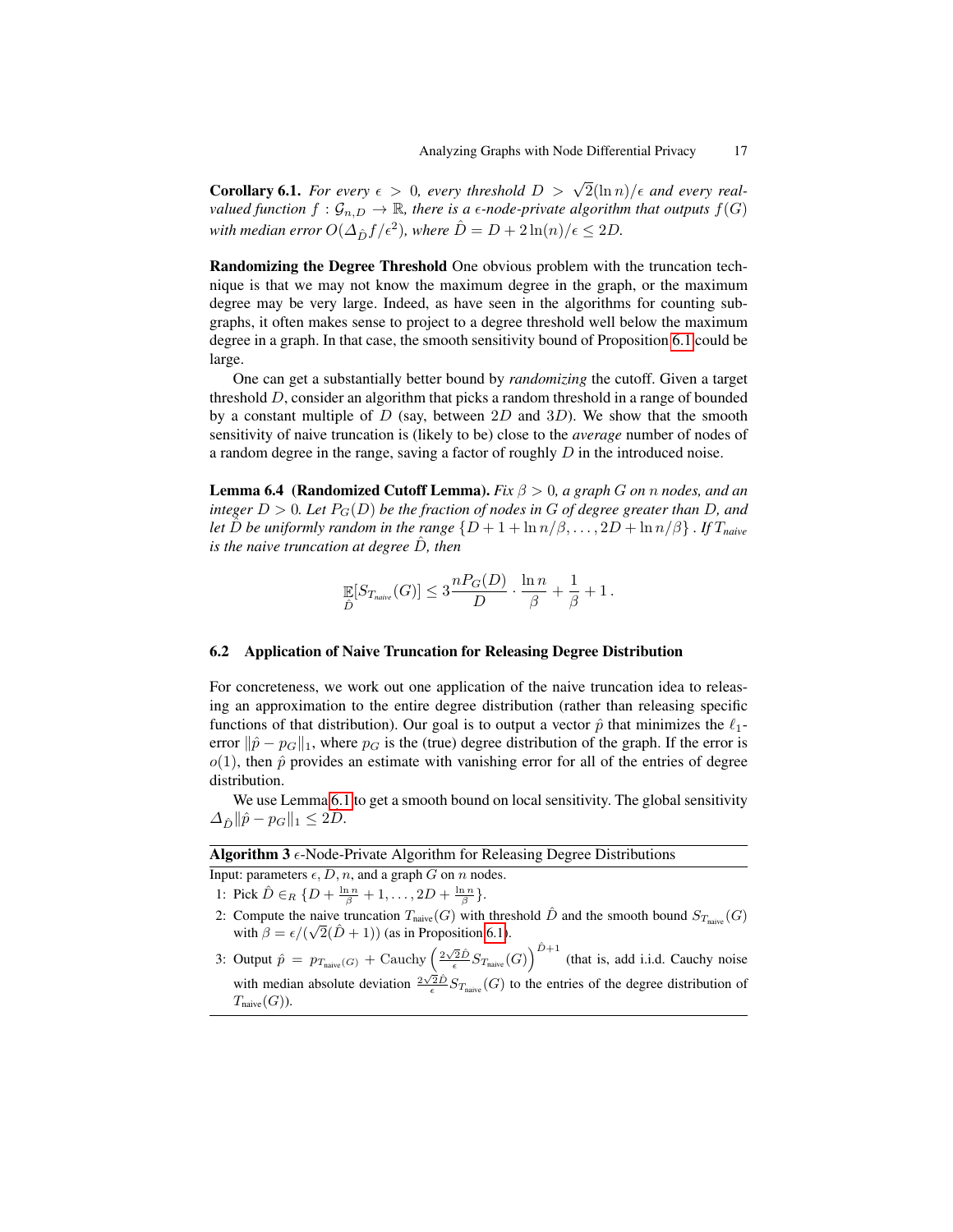Theorem 6.1. *Algorithm [3](#page-16-0) is an -node-private algorithm that takes a graph* G *and parameters*  $n, D, \epsilon$ , and outputs a vector  $\hat{p}$  such that, if G satisfies  $\alpha$ -decay for  $\alpha > 1$ and  $D > \frac{4}{\epsilon} \ln n$  and  $D > \overline{d}$  where  $\overline{d} = \overline{d}(G)$  is the average degree in  $G$  , then with *probability at least* 1/2 *we have*

$$
\|\hat{p}-p_G\|_1 = O\left(\frac{\bar{d}^{\alpha}\ln n \ln(D)}{\epsilon^2 D^{\alpha-2}} + \frac{D^3\ln(D)}{n\,\epsilon^2}\right) = \tilde{O}\left(\frac{1}{\epsilon^2}\left(\frac{\bar{d}^{\alpha}}{D^{\alpha-2}} + \frac{D^3}{n}\right)\right)\,,
$$

*and the*  $\tilde{O}$  *notation hides constants depending on*  $\alpha$  *and polylogarithmic factors in n*.

We note that one can get slightly better bounds on the error by considering an algorithm that uses different noise distributions other than Cauchy. We stick to Cauchy noise here for simplicity. For the following corollary, we set  $D = \bar{d}^{\frac{\alpha}{\alpha+1}} n^{\frac{1}{\alpha+1}}$  in the previous theorem.

Corollary 6.2 (Releasing Degree Distribution Privately). *There is a node differentially private algorithm running in*  $O(|E|)$  *time which, given*  $\alpha > 1$ ,  $\epsilon > 0$ *, and a graph*  $G = (V, E)$  *on n nodes, computes an approximate degree distribution with*  $\ell_1$  *error (with probability at least* 1/2)

$$
\|\hat{p}-p_G\|_1 = \tilde{O}\left(\bar{d}^{\frac{3\alpha}{\alpha+1}}/\left(\epsilon^2 n^{\frac{\alpha-2}{\alpha+1}}\right)\right)
$$

*if* G satisfies  $\alpha$ -decay and has average degree at most  $\overline{d} > 1$ . In particular, this error *goes to 0 for any constant*  $\alpha > 2$  *when*  $\overline{d}$  *is polylogarithmic in n.* 

# Acknowledgments

We thank Madhav Jha for pointing out an error in an earlier version of the Randomized Cutoff Lemma.

# **References**

- <span id="page-17-0"></span>[1] Jernigan, C., Mistree, B.F.T.: Gaydar: Facebook Friendships Expose Sexual Orientation. First Monday 14(10) (2009)
- <span id="page-17-1"></span>[2] Dinur, I., Nissim, K.: Revealing Information While Preserving Privacy. In: PODS, ACM (2003) 202–210
- <span id="page-17-2"></span>[3] Dwork, C., McSherry, F., Nissim, K., Smith, A.: Calibrating noise to sensitivity in private data analysis. In: TCC. LNCS, Springer (2006) 265–284
- <span id="page-17-3"></span>[4] Dwork, C.: Differential Privacy. In: ICALP. LNCS, Springer (2006) 1-12
- <span id="page-17-4"></span>[5] Clauset, A., Shalizi, C.R., Newman, M.E.J.: Power-Law Distributions in Empirical Data. SIAM Review 51(4) (2009) 661–703
- <span id="page-17-5"></span>[6] Nissim, K., Raskhodnikova, S., Smith, A.: Smooth sensitivity and sampling in private data analysis. In: Symp. Theory of Computing (STOC), ACM (2007) 75–84 Full paper: [http://www.cse.psu.edu/˜asmith/pubs/NRS07](http://www.cse.psu.edu/~asmith/pubs/NRS07).
- <span id="page-17-6"></span>[7] Karwa, V., Raskhodnikova, S., Smith, A., Yaroslavtsev, G.: Private analysis of graph structure. PVLDB 4(11) (2011) 1146–1157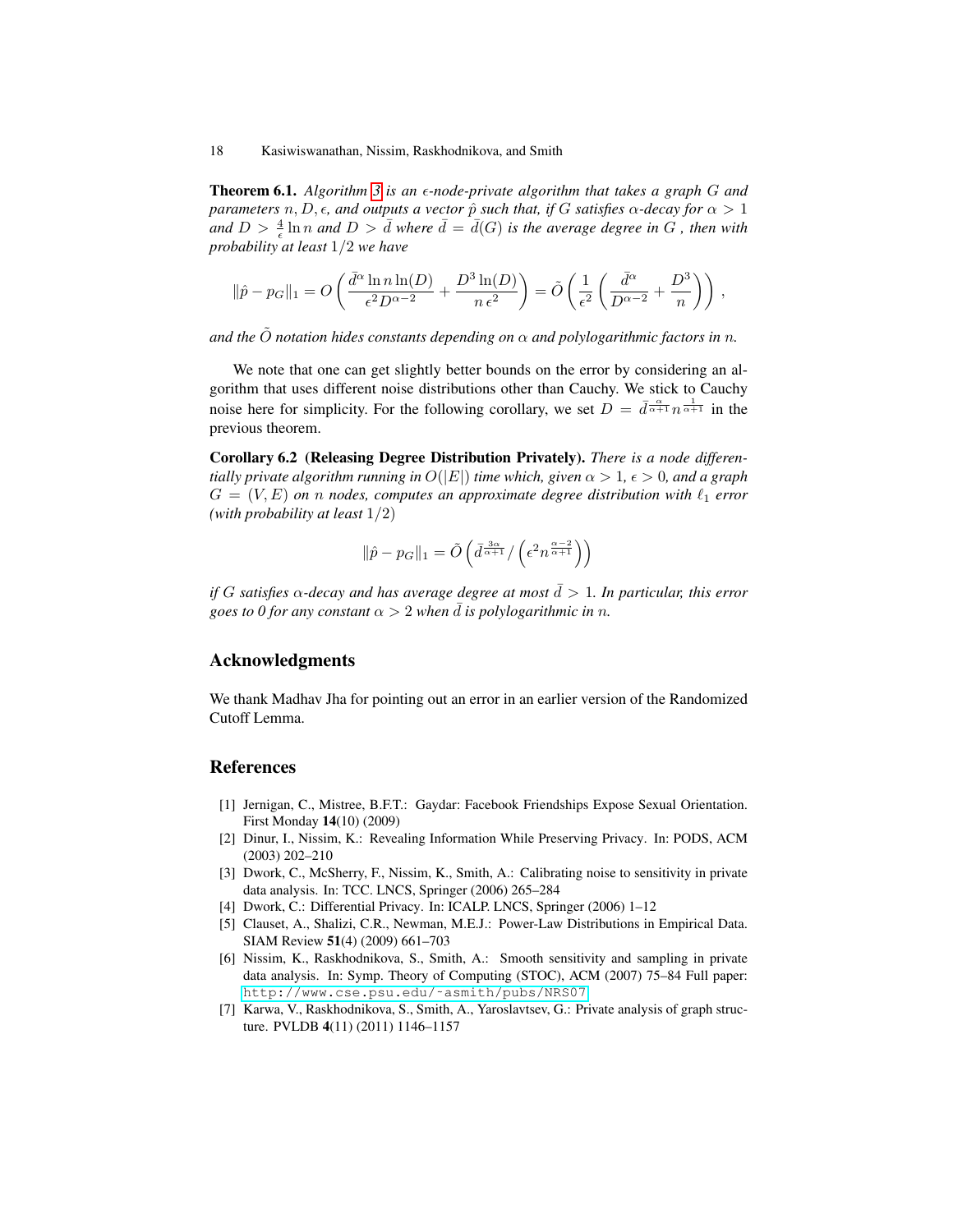- <span id="page-18-0"></span>[8] Hay, M., Li, C., Miklau, G., Jensen, D.: Accurate Estimation of the Degree Distribution of Private Networks. In: ICDM. (2009) 169–178
- <span id="page-18-1"></span>[9] Rastogi, V., Hay, M., Miklau, G., Suciu, D.: Relationship Privacy: Output Perturbation for Queries with Joins. In: PODS. (2009) 107–116
- <span id="page-18-2"></span>[10] Gehrke, J., Lui, E., Pass, R.: Towards Privacy for Social Networks: A Zero-Knowledge Based Definition of Privacy. In: TCC. (2011) 432–449
- <span id="page-18-3"></span>[11] Kifer, D., Machanavajjhala, A.: No Free Lunch in Data Privacy. In: SIGMOD. (2011) 193–204
- <span id="page-18-4"></span>[12] Blocki, J., Blum, A., Datta, A., Sheffet, O.: Differentially Private Data Analysis of Social Networks via Restricted Sensitivity. In: ITCS (To appear). (2013)
- <span id="page-18-6"></span>[13] Dwork, C., Kenthapadi, K., McSherry, F., Mironov, I., Naor, M.: Our Data, Ourselves: Privacy Via Distributed Noise Generation. In: EUROCRYPT. LNCS, Springer (2006) 486– 503
- <span id="page-18-7"></span>[14] McSherry, F., Mironov, I.: Differentially Private Recommender Systems: Building Privacy into the Net. In: KDD, ACM New York, NY, USA (2009) 627–636
- <span id="page-18-8"></span>[15] Dwork, C., Lei, J.: Differential Privacy and Robust Statistics. In: STOC. (2009) 371–380
- <span id="page-18-9"></span>[16] Blum, A., Dwork, C., McSherry, F., Nissim, K.: Practical Privacy: The SuLQ Framework. In: PODS, ACM (2005) 128–138
- [17] Orlin, J.B.: Max flows in  $O(nm)$  time, or better (2012) [http://jorlin.scripts.](http://jorlin.scripts.mit.edu/docs/papersfolder/O(nm)MaxFlow.pdf) [mit.edu/docs/papersfolder/O\(nm\)MaxFlow.pdf](http://jorlin.scripts.mit.edu/docs/papersfolder/O(nm)MaxFlow.pdf).

# <span id="page-18-5"></span>A Comparison to Concurrent Work

Blocki *et al.* [\[12\]](#page-18-4) provide algorithm for analyzing graph data with node-level differential privacy. They proceed from a similar intuition to ours, developing low-sensitivity projections onto the set of graphs of a given maximum degree. However, the results of the two papers are not directly comparable. This section discusses the differences between the two works.

Specifically, Blocki *et al.*have two main results on node privacy, both of which are incomparable to our corresponding results.

– First, Blocki *et al.*show that for every function  $f : \mathcal{G}_{n,D} \to \mathbb{R}$ , there exists an extension  $g : \mathcal{G}_n \to \mathbb{R}$  that agrees with f on  $\mathcal{G}_{n,D}$  and that has global sensitivity  $\Delta g = \Delta_D f$ . The resulting function need not be computable efficiently.

In contrast, we give explicit, *efficient* constructions of such extensions for several families of functions (the number of edges, linear functions of the degree distribution defined by concave queries, and subgraph counting queries).

– Second, Blocki *et al.*give a specific projection from arbitrary graphs to graphs of a particular degree  $\mu$ :  $\mathcal{G}_n \to \mathcal{G}_{n,D}$ , along with a smooth upper bound on its local sensitivity. They propose to use this for answering queries which have low node sensitivity on  $\mathcal{G}_{n,D}$ .

We give a similar result for a different projection (naive truncation). As in their work, we propose to compose this projection with queries that have low sensitivity when restricted to graphs of bounded degree (Lemma [6.1\)](#page-4-1), though we also observe that more general types of composition are also possible (Lemma [6.2\)](#page-7-2).

The results for these different projections are similar in that both techniques have low smooth sensitivity (depending only on  $\epsilon$ ) when the input graph has degree less than the input threshold D.